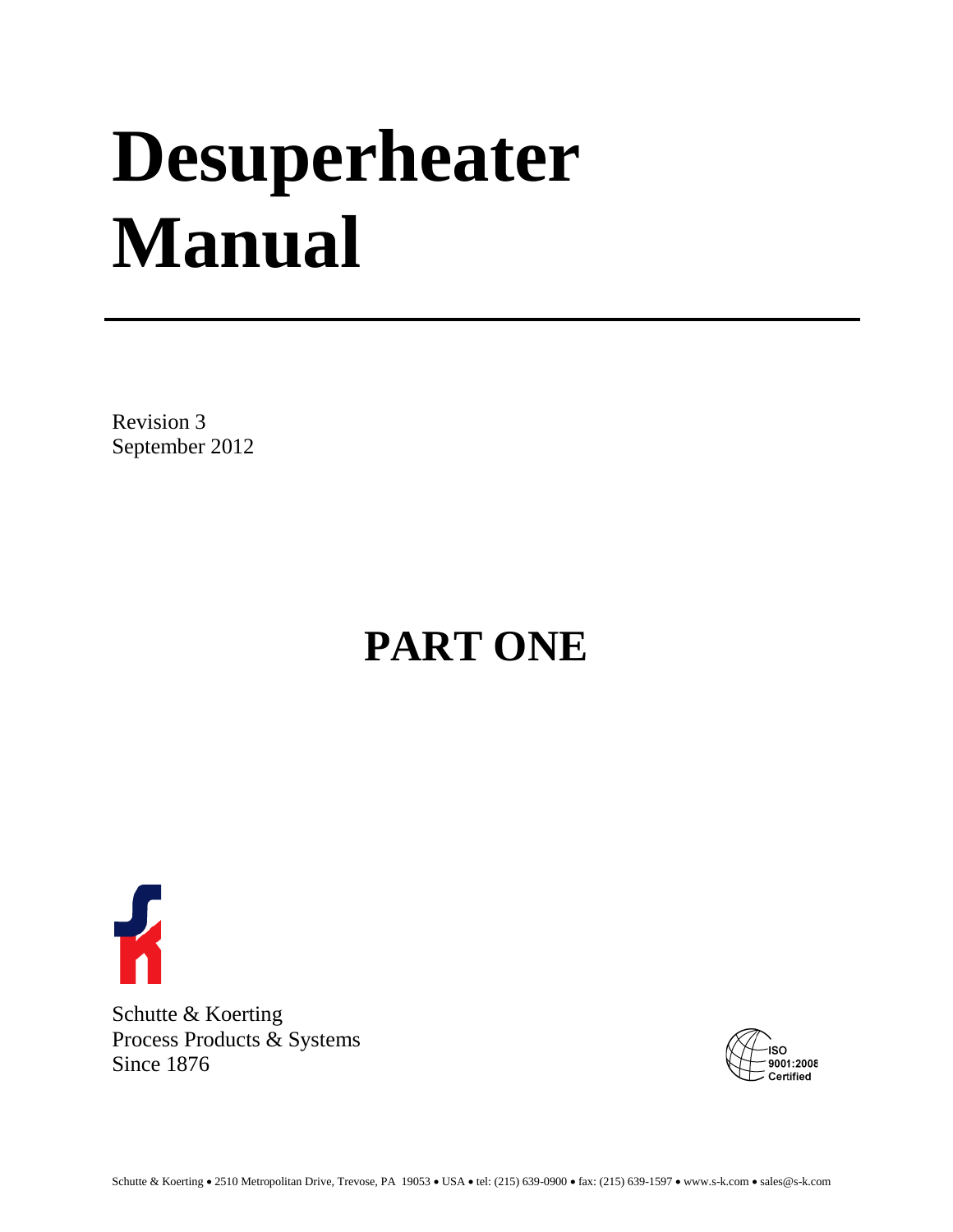

Schutte & Koerting Company presents this Desuperheater Manual as a tool to provide detailed information with respect to the sizing, design, installation, operation, and maintenance of desuperheaters.

S&K understands that a manual is not a substitution for personal contact with factory personnel. Therefore, questions pertaining to this manual should be directed as follows:

Neil Hughes Vice President and Manager, Power & Process Business Unit

Phone: (215) 639-0900 Fax: (215) 639-1597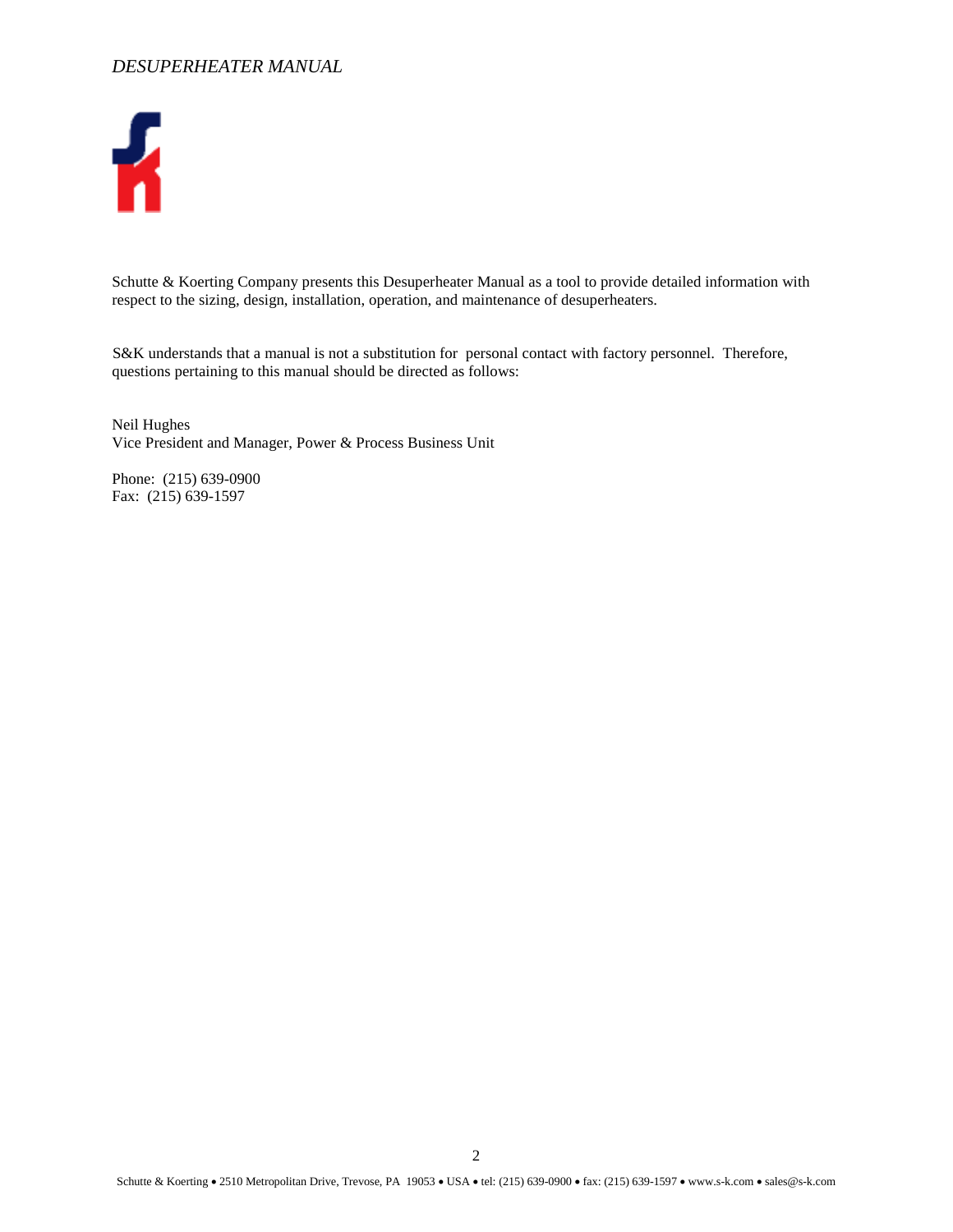### <span id="page-2-0"></span>**Table of Contents - Part One**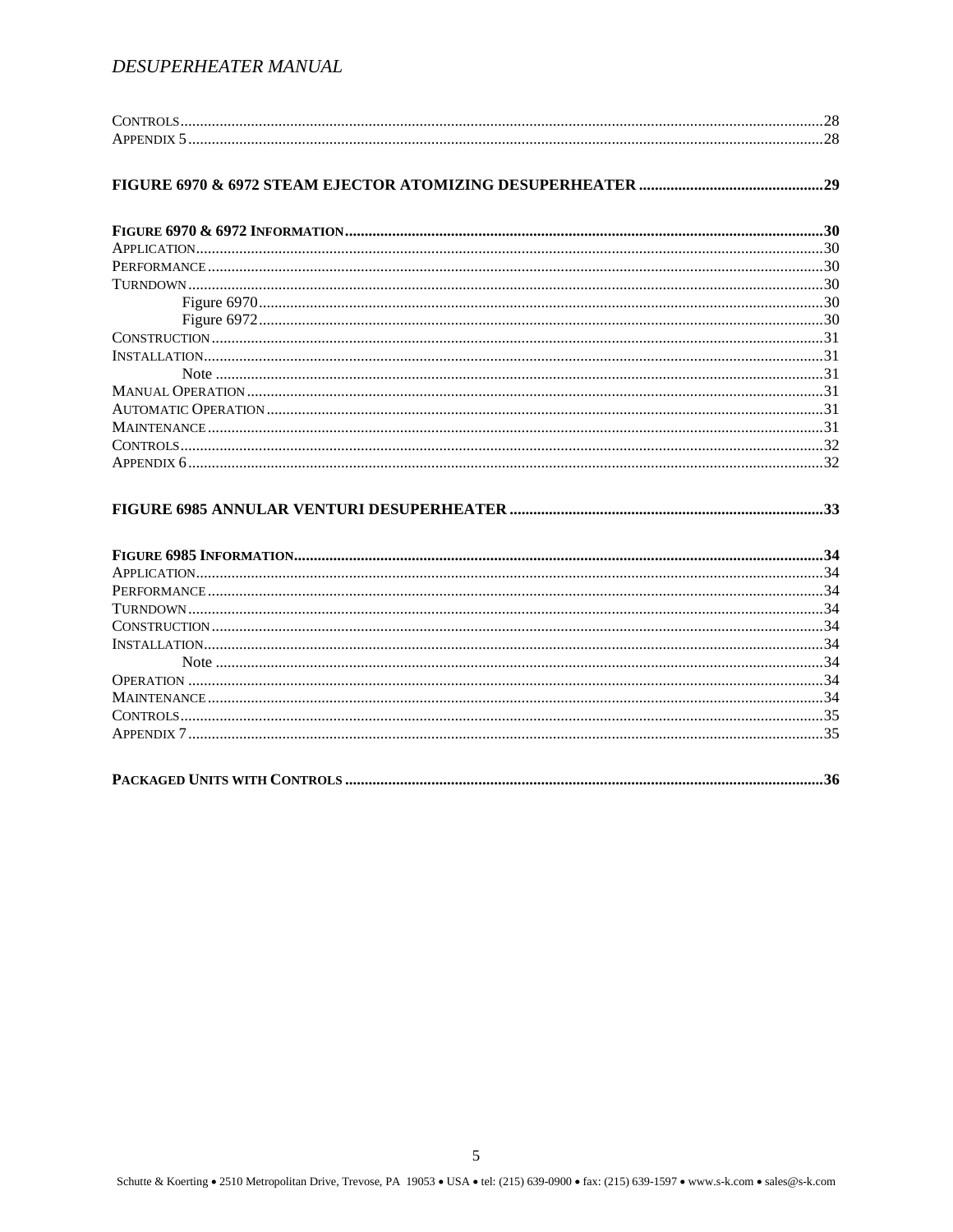### <span id="page-5-0"></span>**Introduction**

#### <span id="page-5-1"></span>*About Desuperheaters*

#### 75 Years of Service

Schutte & Koerting has manufactured desuperheating equipment for the power, process and petrochemical industries for over 75 years. Schutte & Koerting desuperheaters are designed to efficiently lower the temperature of steam, utilizing various mechanisms for cooling, based on the customer's available resources. High pressure liquid, low pressure liquid, and high pressure gas can be used to remove the necessary heat from steam or other gases.

#### <span id="page-5-2"></span>*Variety*

Schutte & Koerting desuperheaters are characterized by a wide variety of models, configurations, sizes and choice of materials. S&K Desuperheaters are also characterized by having no moving parts, thus providing easy maintenance; no special supports, allowing easy installation; and thermal liners are not required except in very special applications.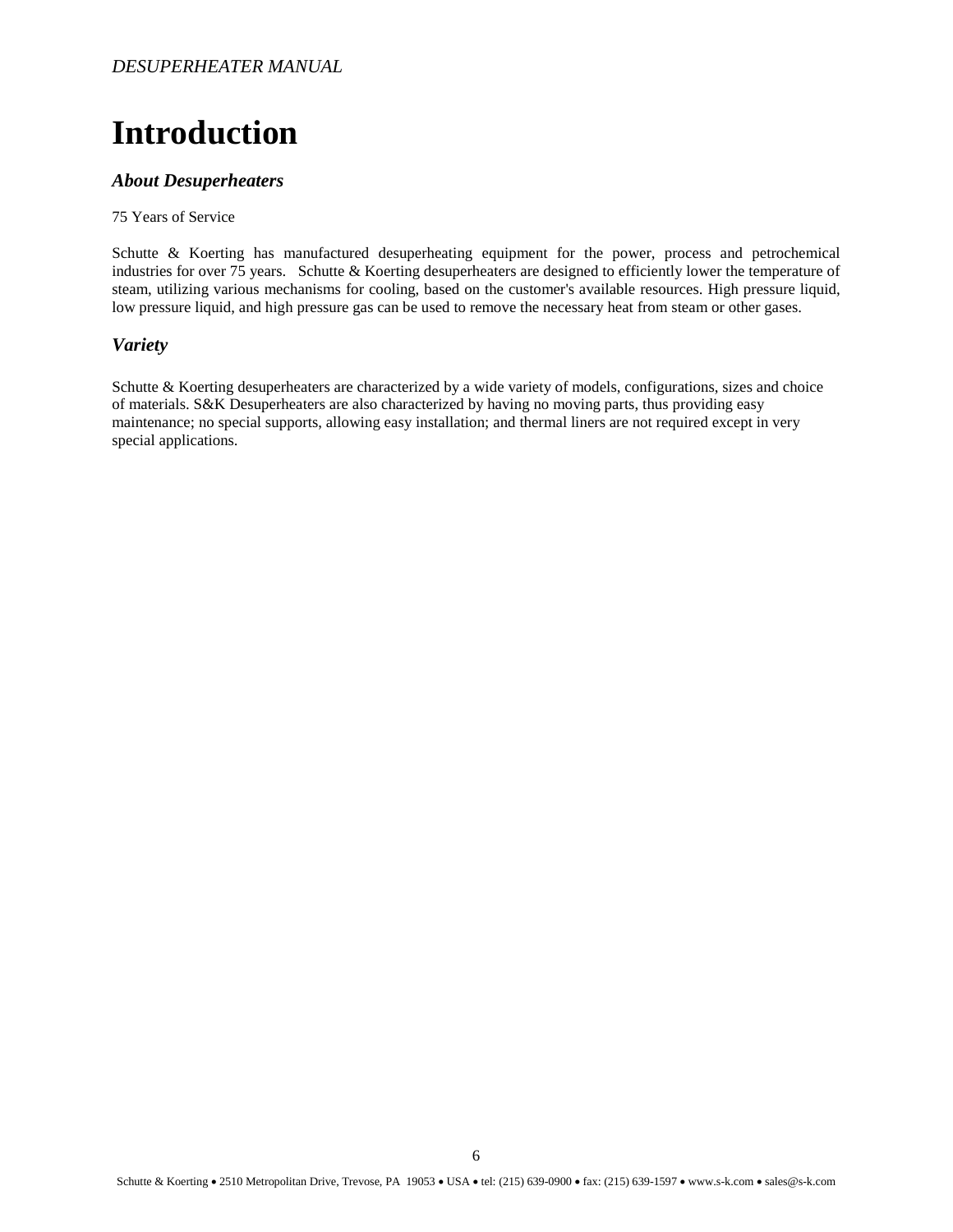#### <span id="page-6-0"></span>*Desuperheating Basics*

#### <span id="page-6-1"></span>*Background*

Since the advent of superheated steam over 75 years ago the need for desuperheating of such steam has been required and since that time Schutte & Koerting has been filling this need.

Superheated steam is the most efficient means in producing mechanical work. The use of superheated steam was based in the power industry for the main turbines. The superheated steam contains large amounts of potential energy. The additional energy absorbed beyond the saturation point further excites the water molecules already in the gaseous state. When applied to a turbine, the potential energy stored in the excited molecules is transformed into kinetic energy as the steam expands. In addition, superheated steam is "dry". It doesn't contain any condensate droplets that would be highly detrimental to the turbine and other mechanical equipment.

Steam can be produced with energy from various sources, including waste heat and combustible by-products, and steam is an efficient way to transfer energy. Steam applications can be broken down into two primary categories: motive power and heat transfer.

As a source of motive power, steam can be used to drive turbines which drive generators, pumps, compressors, and similar types of rotating equipment. Steam can be used in this manner to do mechanical work directly or to generate electricity for use on site or for sale back to the power grid.

Steam is also used as a source of heat energy. Steam is used to heat process fluids, air, and water. Steam's popularity as a heating medium rests on the fact that water absorbs large amounts of energy when converted into steam, and gives that heat back up again when it turns from steam to condensate. This is known as the heat of vaporization.

However, the advantages realized from the use of superheated steam for mechanical applications do not carry over to heating applications. Also, there can be distinct disadvantages in situations when superheated steam is provided to equipment not readily capable of handling such steam.

#### <span id="page-6-2"></span>*Heating*

The use of superheated steam in heating applications is extremely inefficient. This is apparent by the amount of heat liberated as a function of the temperature when the steam is in the superheated state. For example, assume that steam at 165 psia and 376°F is cooled 10°F, to its saturation temperature of 366°F. The total heat liberated is 6.4 BTU/lb. However, if it is cooled 10°F further, through the saturation region, condensation occurs and the total heat liberated is 867.7 BTU/lb.

Also note that energy is not being lost in the desuperheating process. Desuperheating simply creates more steam with fewer Btu's per pound by injecting water into the steam, which evaporates to produce steam with a lower enthalpy.

In summary, the process of desuperheating converts a given amount of superheated steam into a greater amount of steam closer to the saturation point, so that the resulting steam can more readily be used for heat transfer applications.

#### <span id="page-6-3"></span>*Equipment Protection*

Another area where desuperheaters are critical is in the protection of equipment that cannot handle superheated steam; for instance, when the superheated steam to a turbine generator needs to be bypassed to the main turbine condenser. Since the main turbine condenser is not designed to handle the high temperatures associated with the superheated steam, damage is avoided with the use of a desuperheater. This same principle applies to many different types of equipment and applications.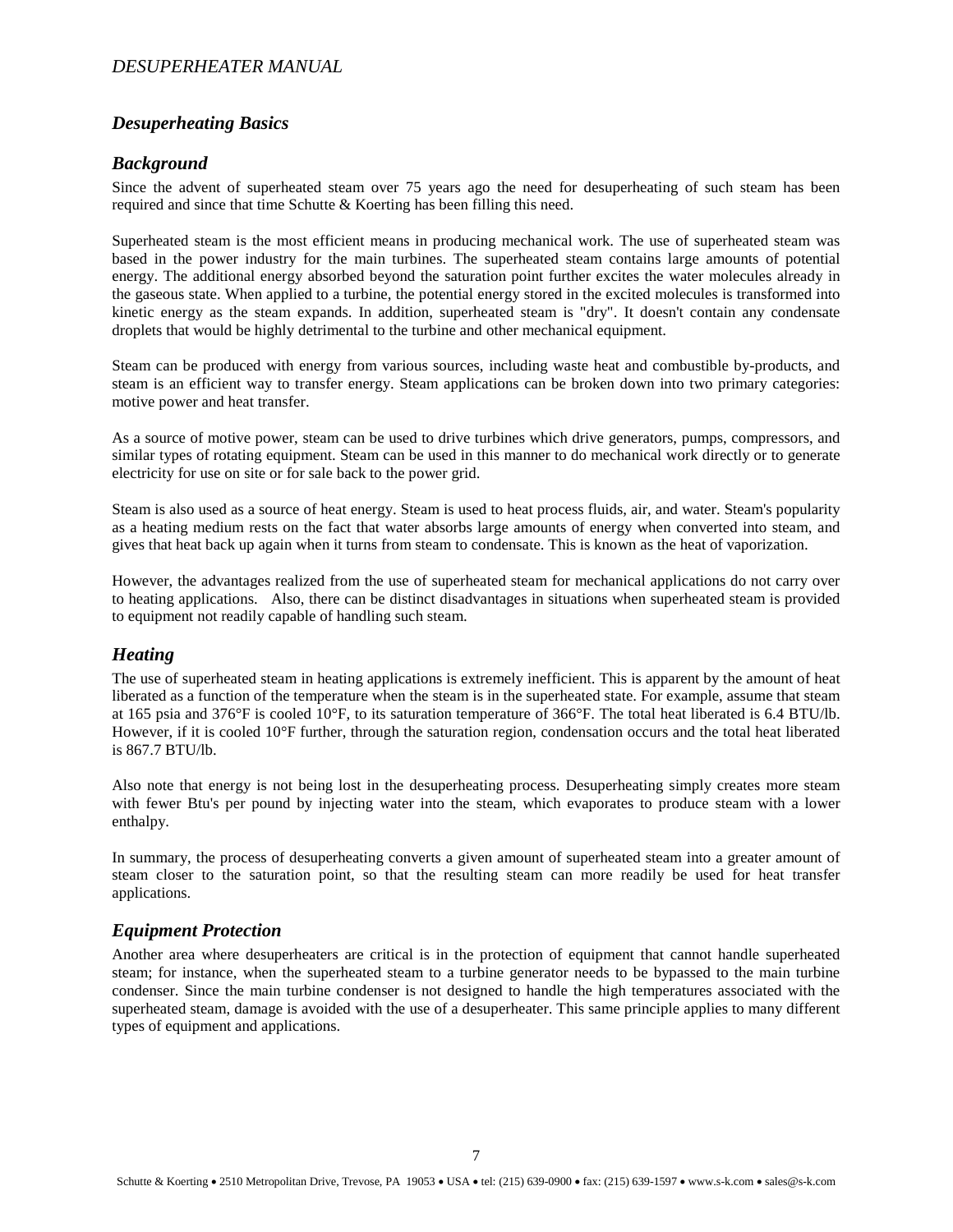#### *Desuperheating Basics*

#### <span id="page-7-0"></span>*Applications*

Desuperheaters are commonly found in industries such as Chemical, Petrochemical, Pulp & Paper, Utility, Food, Pharmaceutical, and so on — essentially anywhere there is steam.

Specifically, desuperheaters are used on inlets to heat exchangers, in lines to jacketed vessels, on turbine extraction and bypass lines, in dormitory heating systems, in services with pressure reducing valves, in emergency exhaust systems and many other places.

Desuperheating is accomplished in one of the following ways:

#### <span id="page-7-1"></span>*Direct Surface Contact – Figure 6910*

This method injects water over a large surface area, whereby steam passes over, around and through water wetted packing, effectively accomplishing heat transfer by pure temperature gradients across a large surface area.

#### <span id="page-7-2"></span>*Mechanical Atomizing (Venturi) – Figures 6940, 6940M, 6950, 6952, 6953 & 6985*

This process, which is the most common, utilizes velocity to shear water particles, then introduces these particles into a turbulent region where heat transfer is accomplished.

The internal design produces a lower pressure region, essentially syphoning in the cooling water. This unique design means the required water pressure need only be as high as the steam line pressure.

#### <span id="page-7-3"></span>*Steam Assist Atomizing – Figures 6970 & 6972*

This method uses high pressure steam to effectively shear the water particles and then suspends the mixture for a period of time within a venturi, thus allowing more vapor / water contact.

The internal design produces a lower pressure region, essentially syphoning in the cooling water. This unique design means the required water pressure need only be as high as the steam line pressure.

#### <span id="page-7-4"></span>*Spray – Figure 6905*

This process utilizes higher water pressure and the corresponding pressure differential across a nozzle as a means to shear the water particles and introduce the water into the steam.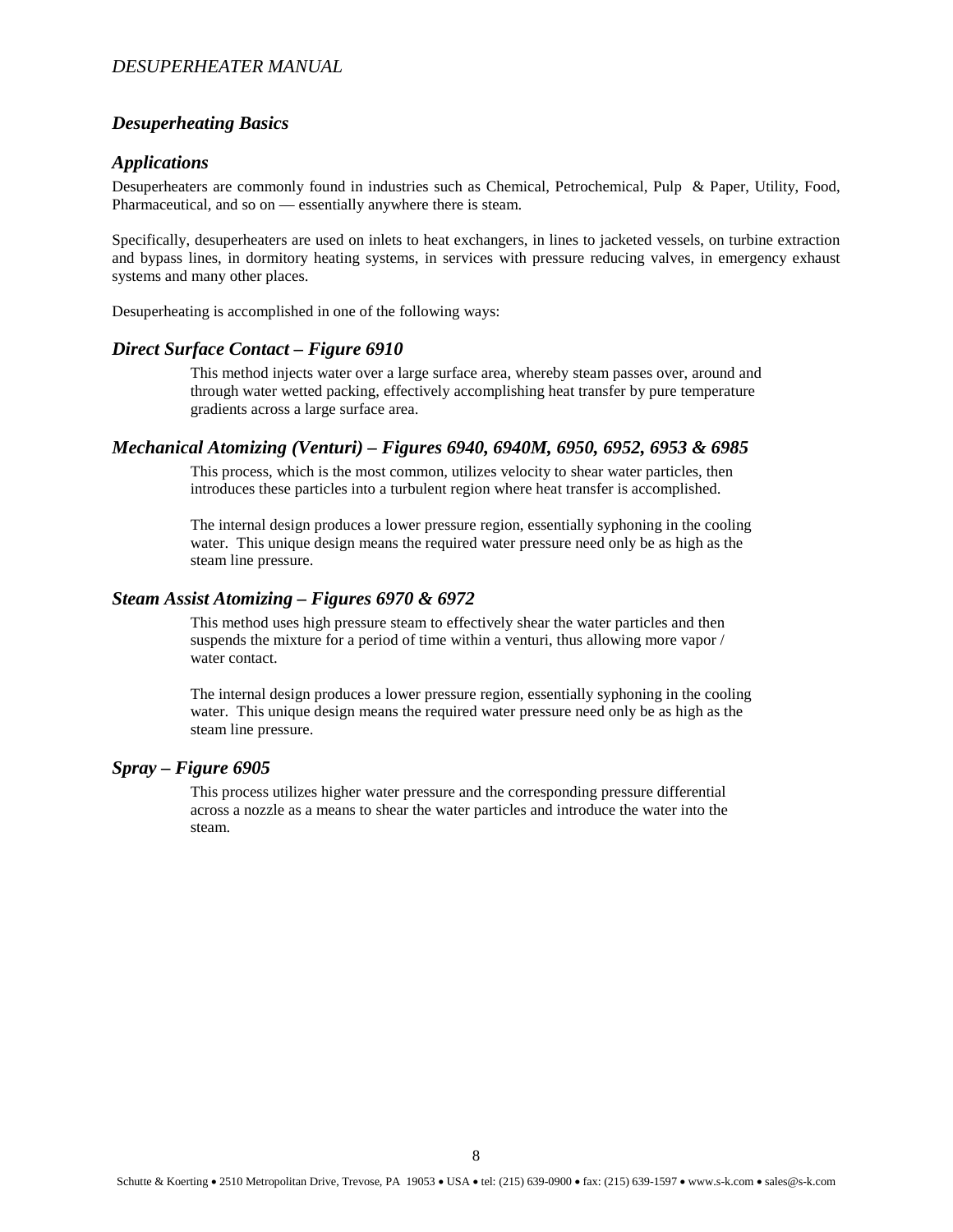#### <span id="page-8-0"></span>*Performance Parameters*

#### <span id="page-8-1"></span>*Turndown*

Turndown is defined as the ratio of maximum capacity versus minimum capacity of steam load that a unit can effectively desuperheat. Several factors can influence turndown such as: steam velocity, amount of inlet superheat versus residual outlet superheat, type of mounting (horizontal or vertical) and piping arrangement. The most effective method of increasing turndown is through the use of steam drains, traps and / or separators. This allows for the continual draining of the unvaporized excess water, thereby extending desuperheating capacity.

Over the years many methods have been devised to increase the overall efficiency of desuperheating. The most common way is vertical mounting, which allows more contact time for water particles that have not evaporated. These particles will fall back down into the turbulent area around the desuperheater where further evaporation occurs

#### <span id="page-8-2"></span>*Piping Arrangement*

Desuperheater piping arrangement is very important and each application should be treated individually with the criticality of piping arrangement realized as soon as possible. Typically the piping arrangement is flexible enough and normally can be mutually agreed upon between S&K and the customer.

The most important point about piping arrangement is not pipe lengths but the appropriate placement of the temperature sensing element. If it is too close, water particles will collect on the element and cause the water valve to throttle. The following shows the importance of appropriate placement for proper operation:

| <b>Amount of Residual</b><br>Superheat | <b>Sensor Placement from Point</b><br>of Water Injection |
|----------------------------------------|----------------------------------------------------------|
| $10^{\circ}$ F                         | 30'                                                      |
| $25^{\circ}F$                          | 25'                                                      |
| $50^{\circ}$ F                         | 20'                                                      |
| $100^{\circ}$ F                        | 15'                                                      |

(Refer to Appendix 1 for Additional Information)

#### <span id="page-8-3"></span>*Notes*

1. The above distances are valid for vertical and horizontal mountings.

2. Sensor placement is applicable for every unit except the 6910, which can be as close as 5 feet from the desuperheater regardless of residual superheat.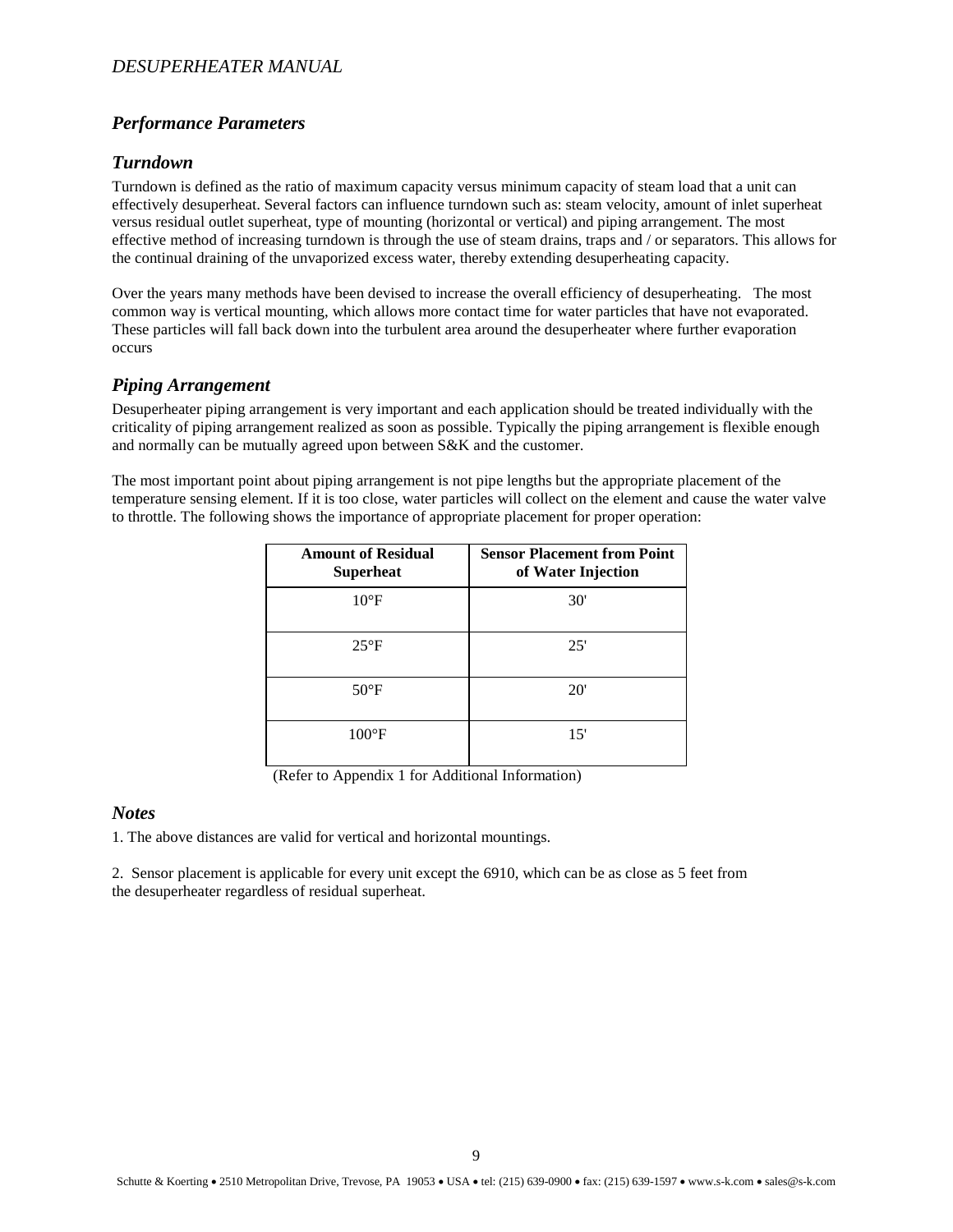#### *Performance Parameters*

#### <span id="page-9-0"></span>*Design Parameters*

#### <span id="page-9-1"></span>*Ratings*

Design and construction codes such as ASME B&PV Code Section VIII, ASME B31.1 Power Piping, ASME B31.3 Process Piping, and Canadian Registration are available. S&K desuperheaters are available in the following standard ratings:

| <b>Desuperheater Figure</b> | <b>Standard Unit Ratings</b> |
|-----------------------------|------------------------------|
| 6905                        | 150#,300#                    |
| 6910                        | 150#,300#,600#               |
| 6940                        | 150#,300#,600#               |
| 6940M                       | 150#,300#                    |
| 6950 & 6952                 | 150#,300#,400#,600#          |
| 6953 A.C.D                  | 150#,300#,600#               |
| 6970& 6972 A.C.D            | 150#,300#,600#               |
| 6985                        | 150#,300#                    |

 Desuperheaters can be customized to meet higher pressure ratings. Contact the factory for more information.

#### <span id="page-9-2"></span>*Welding*

All welding of S&K desuperheaters is performed by ASME B&PV, Code Section IX qualified welders. When required, the units are constructed with an ASME Code Stamp.

#### <span id="page-9-3"></span>*Final Superheat*

A minimum of 10°F final superheat is recommended to allow for control.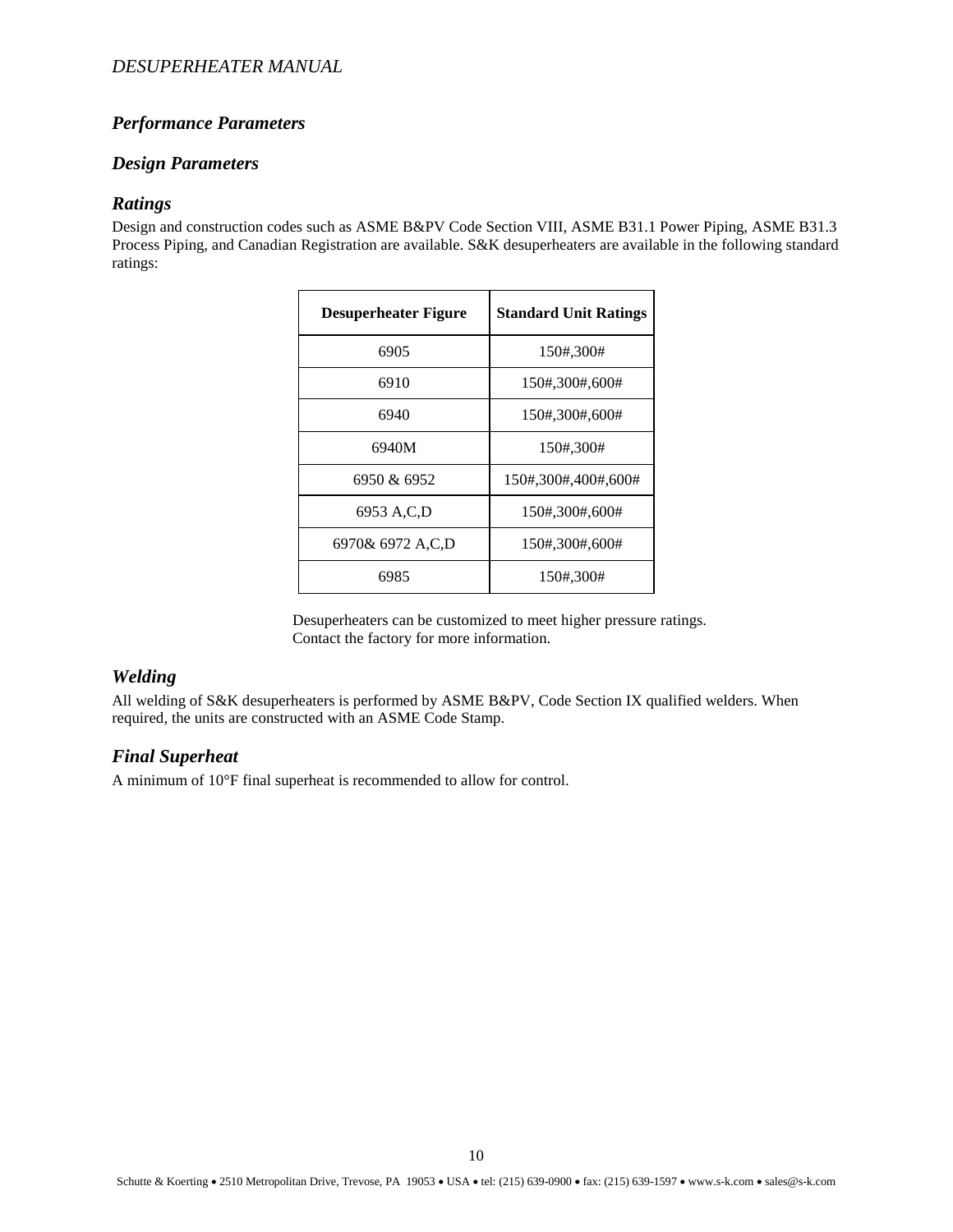### <span id="page-10-0"></span>**Logic Diagram**

#### <span id="page-10-1"></span>*Information Chart*

Required Information Needed for Quotation

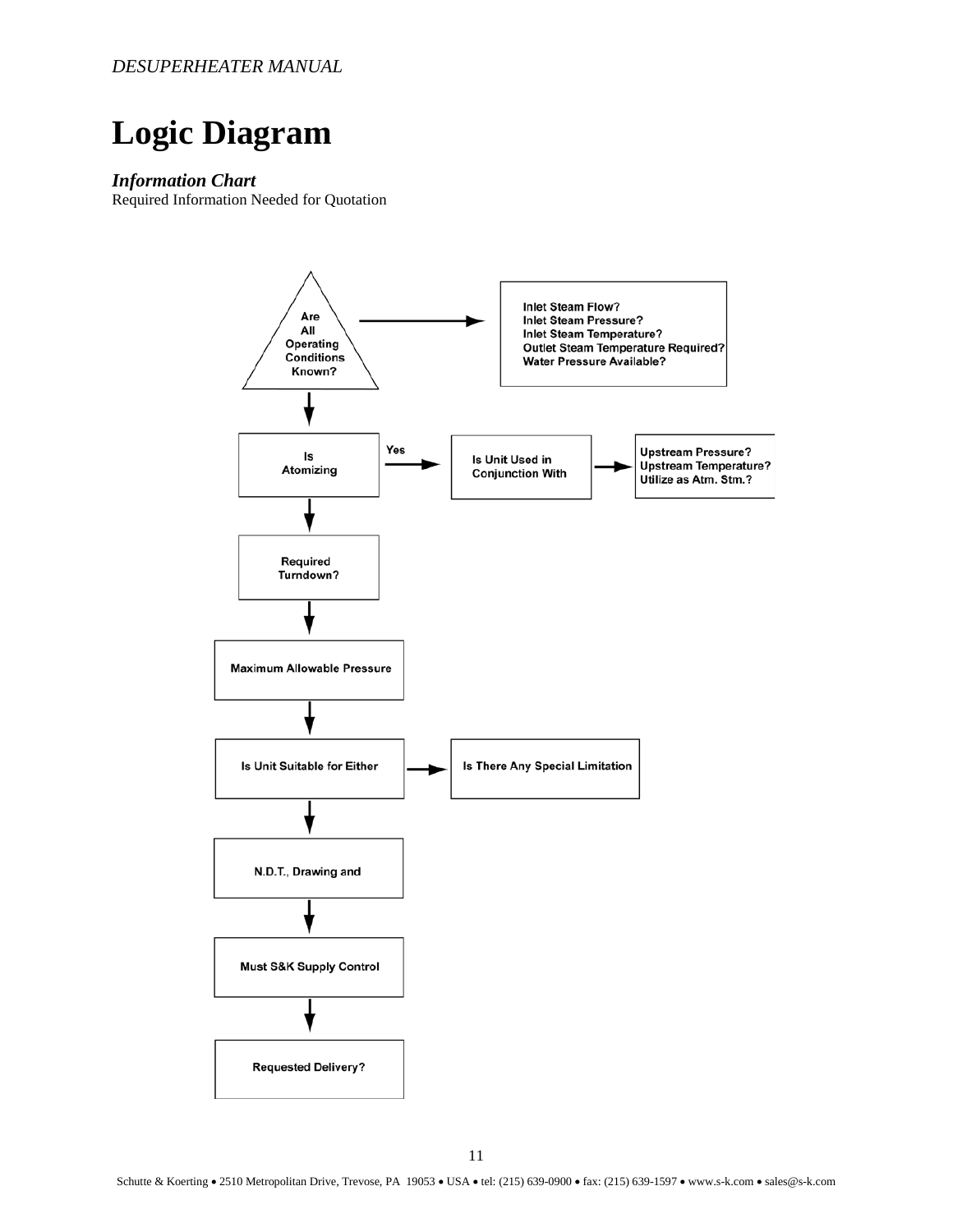#### <span id="page-11-0"></span>*Selection Chart*

Selection of Schutte & Koerting Desuperheaters (Refer to Appendix 1 for Sizing Data)

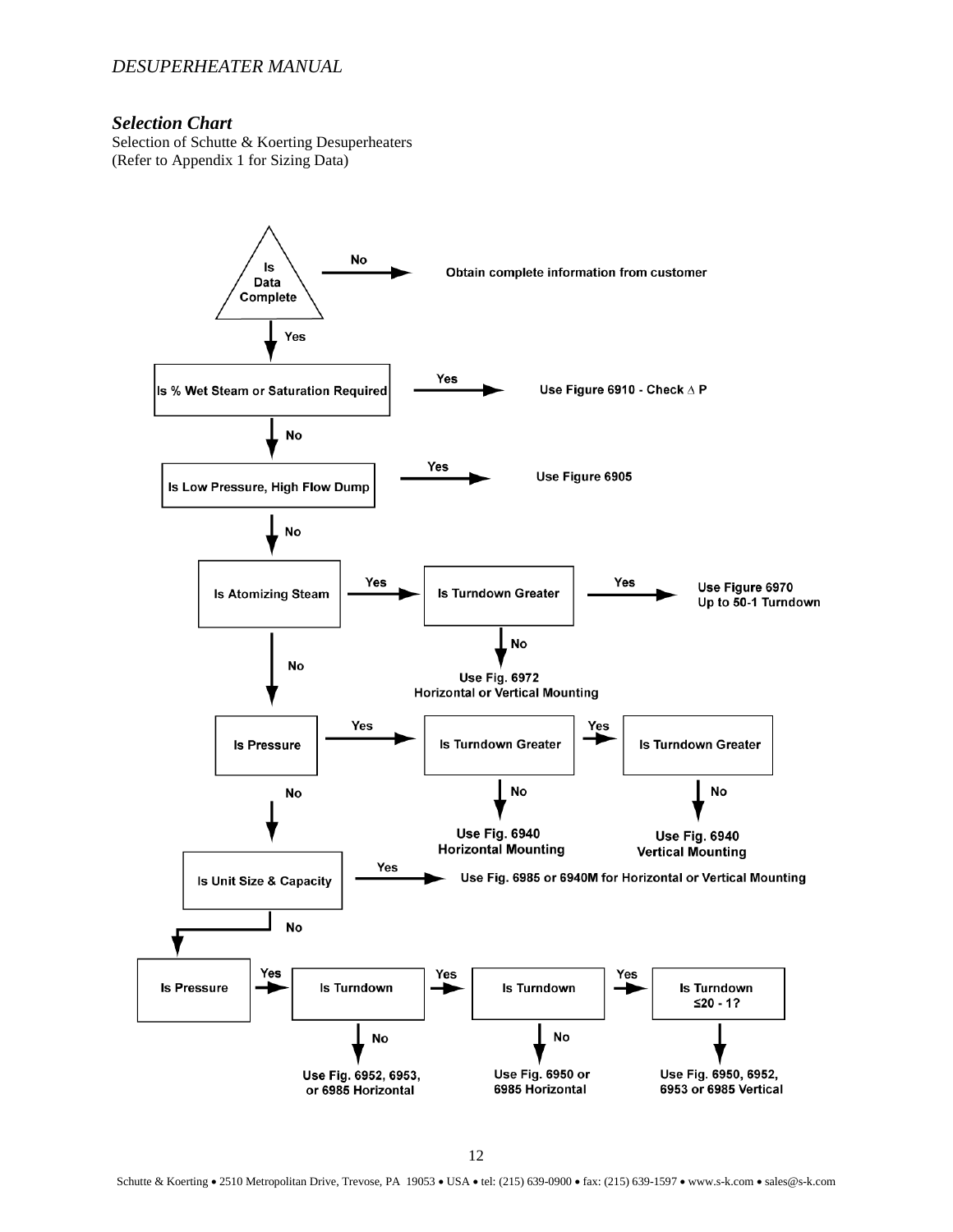### <span id="page-12-0"></span>**Figure 6905 Mechanical Atomizing Dump Desuperheater**

The Figure 6905 Mechanical Atomizing Dump Desuperheater is designed to be an emergency desuperheater, which protects main turbine condensers or similar types of equipment when steam dumps occur. The operating principle is that high pressure water / liquid is sent through radially located nozzles on a pipe carrying the gas to be cooled. The water is atomized and evaporated in the gas stream thus cooling the stream in amounts equal to the enthalpy change plus the vaporization value of the cooling medium.

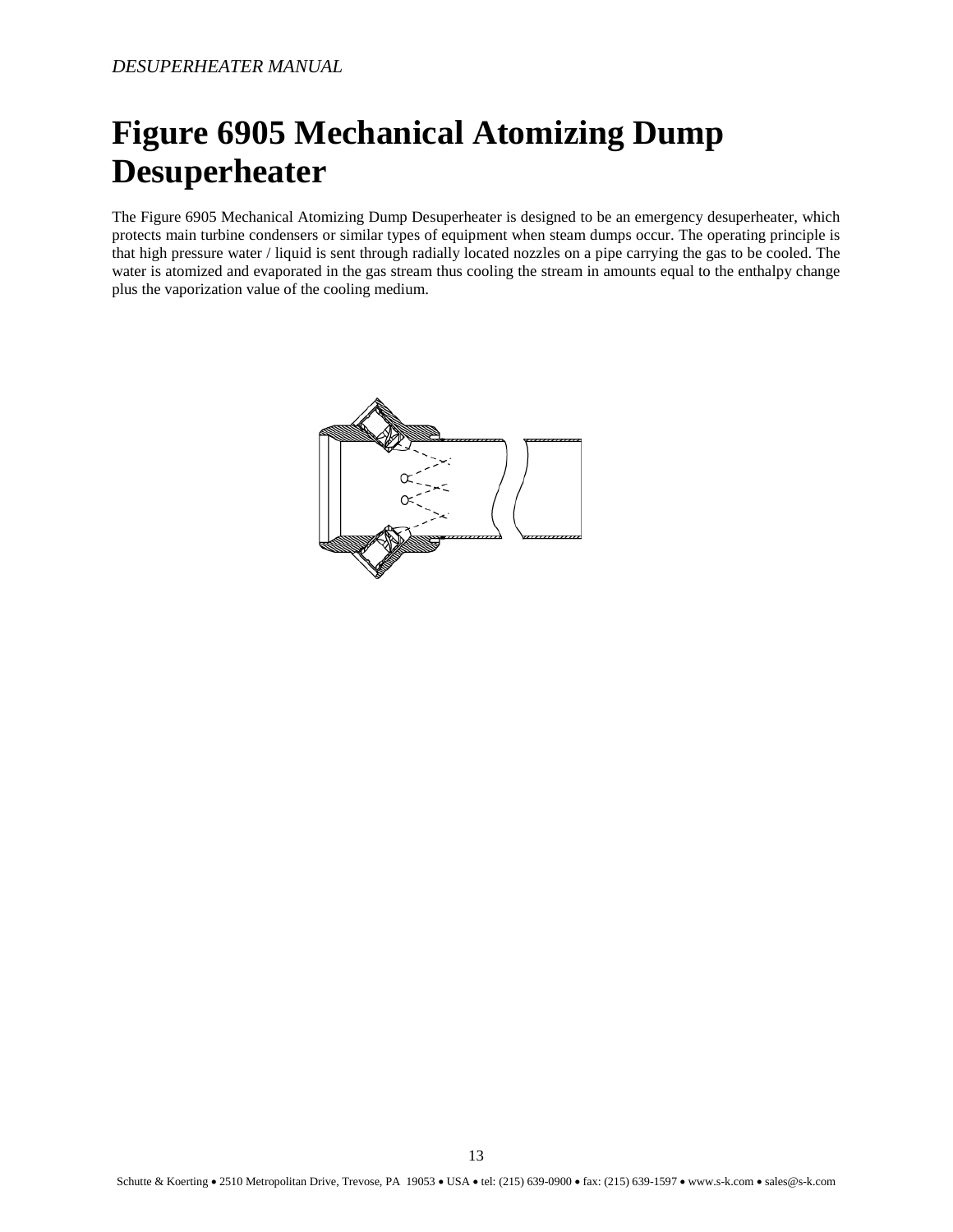#### <span id="page-13-0"></span>*Figure 6905 Information*

#### <span id="page-13-1"></span>*Application*

The 6905 desuperheater was developed to economically desuperheat high steam flows in large steam lines; i.e., 20", 24", 30", 36", etc. Typically, precise desuperheating is not necessary and excess water flows are common. This unit is periodically used on emergency dump to condenser systems in power stations or on controlled over-pressure dump and bypass systems

#### <span id="page-13-2"></span>*Performance*

The liquid used as the cooling medium in this application is required to be a minimum of 25 psi above the maximum superheated gas pressure such that enough pressure head is available to drive the cooling liquid. Due to the nature of the emergency dump and the fact that the steam temperature is normally above 800°F with large water droplets being ejected, a spray shield is typically used to protect the adjacent piping.

The quality of the steam on the discharge of the Figure 6905 desuperheater is typically not the primary concern since these desuperheaters are used in emergency situations. However, with the proper control package, the Figure 6905 desuperheater can be designed to obtain conditions within 10°F of saturation downstream of the desuperheater.

#### <span id="page-13-3"></span>*Turndown*

Turndown on this unit is primarily dependent on available water pressure. The nozzle used to atomize the water flow must have a minimum of 5 psi pressure drop across the orifice to properly atomize the water stream. When water flow reduces to such a flow as to cause the pressure drop across the orifice to reduce to 5 psi, the coincident steam flow is the minimum flow.

T.D. = Water capacity of nozzle  $\omega \Delta P$  specified<br>Water capacity of nozzle  $\omega \Delta P$  of 5 PSI

#### <span id="page-13-4"></span>*Note*

Turndown on the 6905 may be increased by separately controlling each nozzle and/or by using 2 or 3 different nozzles in the unit.

#### <span id="page-13-5"></span>*Construction*

The Type 6905 consists of a body, spray shield, and nozzle assembly. Bodies are normally cast carbon, alloy, or stainless steel with butt weld ends. Stainless steel nozzles are removable from body nozzle bosses. The spray shield is stainless steel pipe or rolled plate. (Refer to Appendix 2 for outline drawings.)

#### <span id="page-13-6"></span>*Installation*

The Type 6905 should be installed in a horizontal pipe line. Applications having continuously high pipe line steam velocities may be installed vertically.

It is suggested that separators/traps be installed downstream of the desuperheater in order to drain condensate from the steam line during shut down and remove any excess cooling water from the line during desuperheater operation. Due to coarse droplets and typical higher temperatures, a spray shield is recommended.

If multiple water lines are utilized, make sure proper water control line is used with the proper nozzle connections.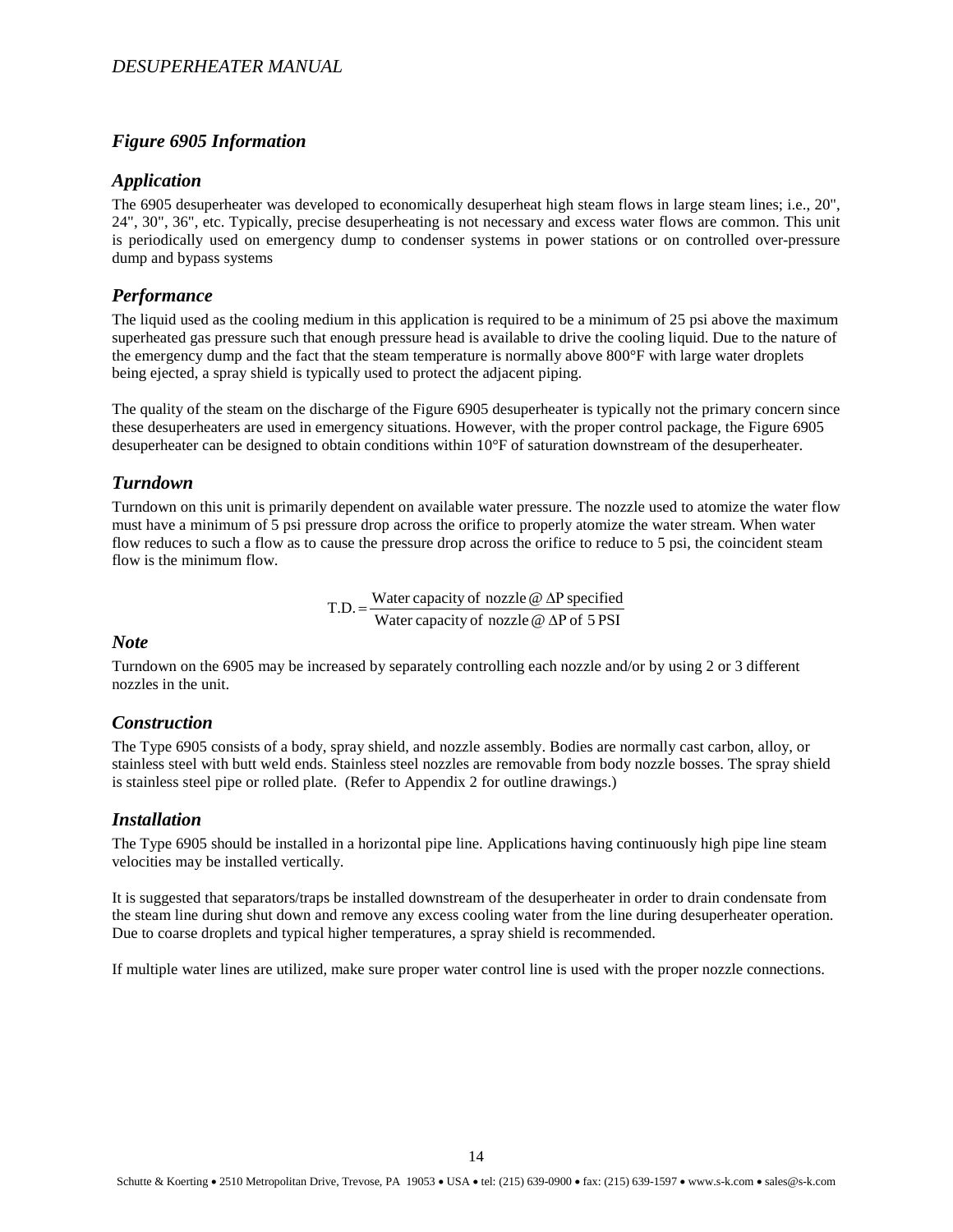#### *Figure 6905 Information*

#### <span id="page-14-0"></span>*Note*

Schutte & Koerting suggests that the desuperheater be totally insulated upon installation.

#### <span id="page-14-1"></span>*Operation*

Drain steam line before main steam valve to desuperheater and drain desuperheater line.

Open water line slightly and crack steam valve. Bring both flows up to rated flow simultaneously.

If automatic controls are used, complete Step 1 above and then open steam valve. With the controllers properly energized (air or electric), the desuperheater will maintain the control set point temperature downstream as the steam flow is increased.

#### <span id="page-14-2"></span>*Maintenance*

There is no anticipated planned maintenance for this unit; however, there may be the need to ultimately clean the nozzles of any dissolved solids build-up. As long as the water supply line is clean, clogged water spray nozzles should not be a problem.

#### <span id="page-14-3"></span>*Controls*

The control scheme used on the Figure 6905 Desuperheater has two options.

#### <span id="page-14-4"></span>*Option 1*

The desuperheater is predominantly used as an emergency dump station and as such the controls regulating water flow should be initiated when the high gas temperature is sensed upstream of the desuperheater. This will allow for water flow to initiate prior to the arrival of the high temperature gas to the downstream piping.

#### <span id="page-14-5"></span>*Option 2*

The second option on controls for the Figure 6905 is the traditional downstream temperature control. In this instance the desuperheater is utilized to control temperature during normal operation and as such the controlling parameter would be the condition of the gas downstream of the desuperheater.

#### <span id="page-14-6"></span>*Appendix 2*

1. Figure 6905 outline dimensional drawings.

2. Piping & Instrumentation Diagram. Option 1 Option 2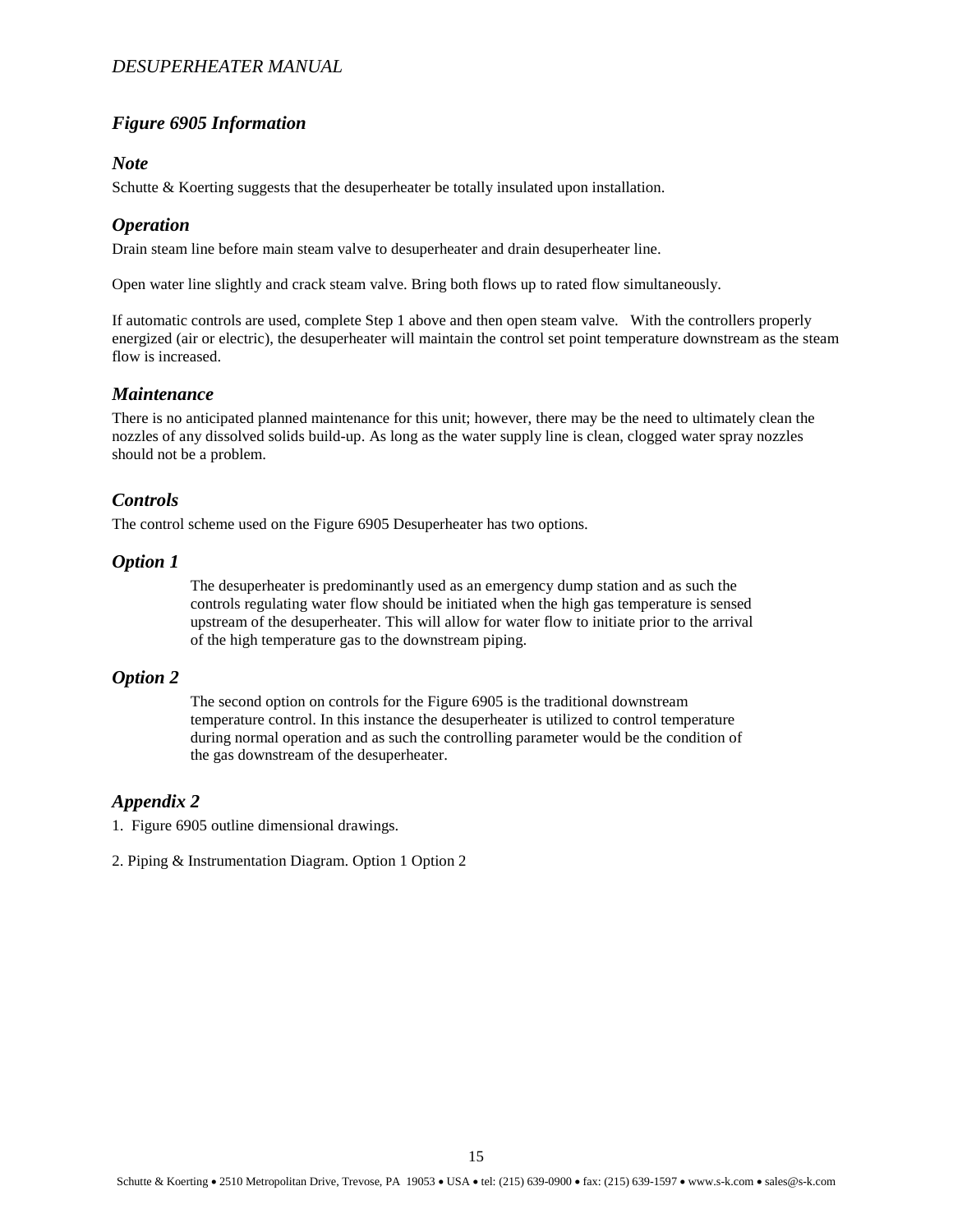### <span id="page-15-0"></span>**Figure 6910 Surface Absorption Desuperheater**

The Figure 6910 Surface Absorption Desuperheater is a unique unit in a compact design that allows for almost infinite turndown (large flow rate variation) and saturated characteristics on the discharge. The operating principle is that water is injected into the desuperheater onto a baffle plate, which distributes water across the reaction rings. The reaction rings provide a large surface area over which the hot vapor is forced to pass. The hot gas is then cooled by absorption of the water when contacting the reaction rings. The saturated vapor flows out of the desuperheater outlet and excess water drains through the bottom and is removed through a trap. The reaction rings in the Type 6910 unit extend the cooling water surface, a feature not available in other S&K manufactured units.

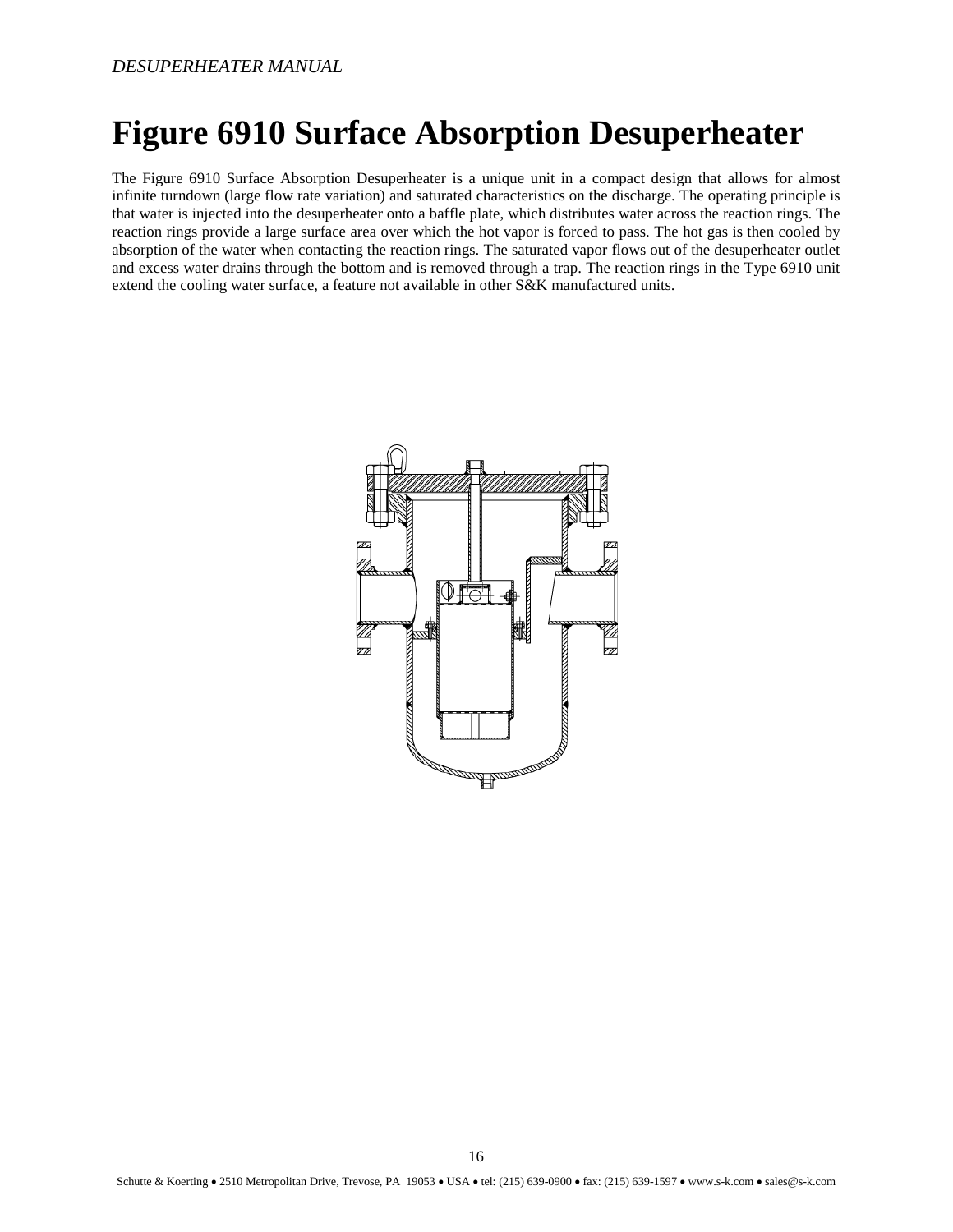#### <span id="page-16-0"></span>*Figure 6910 Information*

#### <span id="page-16-1"></span>*Application*

Generally used where space limitations and requirements of minimum water carryover are stipulated. The almost infinite turndown, guaranteed saturation conditions and minimal maintenance make this unit ideal for the marine (space) food processing (turndown), drying (saturated conditions) industries, and steam turbine bypass lines to protect main turbine condenser bundles.

#### <span id="page-16-2"></span>*Performance*

A number of parameters must be considered to achieve proper performance.

- 1. Horizontal installation only.
- 2. Water pressure is required at 10 psi above the main line steam pressure to ensure enough pressure head.
- 3. Maximum steam velocity is 250 ft/sec.

4. Must consider maximum water flow rate and maximum pressure drop for each size to ensure proper performance.

#### <span id="page-16-3"></span>*Turndown*

The 6910 has the capability of nearly infinite turndown due to the draining feature.

#### <span id="page-16-4"></span>*Construction*

Units are fabricated but are also available in a cast design. Carbon steel is used for the body and cover as a standard with the internal reaction rings and deflector plate constructed of 304 Stainless Steel. Standard unit sizes range from 2" to 12" and pressure ratings up to 300 psi. Special designs in sizes 2" to 12" and ratings to 2500# can be accommodated. Carbon steel is used for temperatures below 800°F while alloys such as stainless steel, chrome moly and other materials are used above 800°F.

#### <span id="page-16-5"></span>*Installation*

The Type 6910 desuperheater must be installed in a horizontal position. A strainer, which prevents foreign matter from clogging the control mechanism, should also be installed in the water line before the water valve controlling the flow to the desuperheater. Drain traps installed on the desuperheater drain line should be sized 1 1/2 to 2 times the maximum water flow.

Temperature sensors are typically located 5 feet downstream of the desuperheater.

#### <span id="page-16-6"></span>*Note*

Schutte & Koerting suggests that the desuperheater be totally insulated upon installation.

#### <span id="page-16-7"></span>*Operation*

1. Set controller to steam temperature desired.

- 2. Turn on air pressure to controller. Set air pressure reducing valve as per manufacturer's instructions.
- 3. Drain steam line before main steam valve to desuperheater and also drain desuperheater line.
- 4. Open water supply valve.
- 5. Open main steam valve slowly until desired flow is obtained.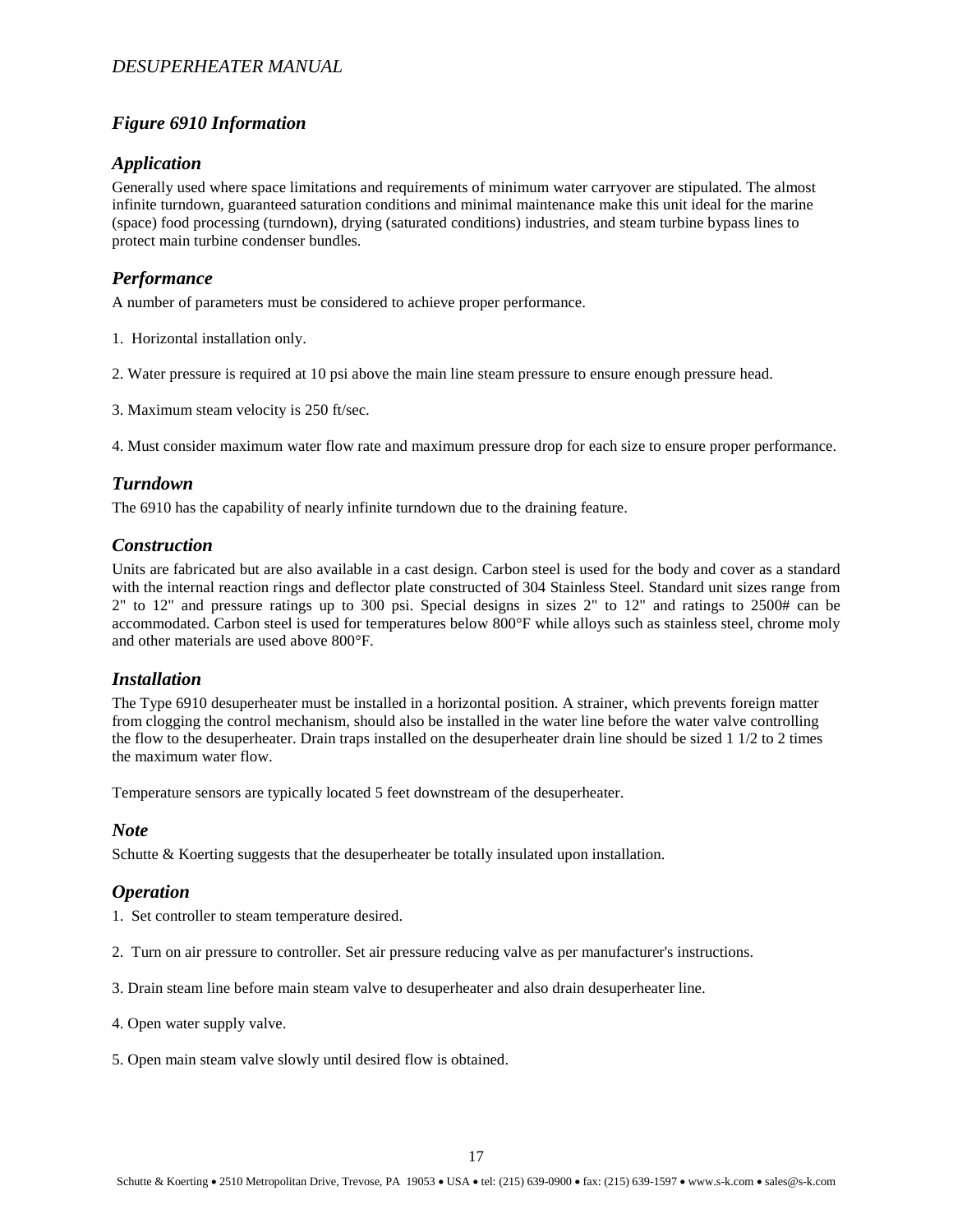#### *Figure 6910 Information*

#### <span id="page-17-0"></span>*Maintenance*

The only maintenance necessary to keep the unit in good operating condition is the removal of scale due to evaporation. In order to do this:

- 1. Remove desuperheater cover.
- 2. Lift the basket by means of the holes provided.

3. Clean or replace reaction rings by removing perforated plate in the top of the basket.

4. Water deflector cannot be removed but can be cleaned in position.

Maintenance is not typically required and need only be performed if a marked increase in water flow is occurring.

#### <span id="page-17-1"></span>*Controls*

The control scheme used on the Figure 6910 Desuperheater is rather simple due to the operating nature of the Figure 6910. The temperature sensor is suggested to be located as close as 5 feet of the desuperheater discharge.

Appendix 3 contains the control configuration for this desuperheating option.

#### <span id="page-17-2"></span>*Appendix 3*

- 1. Figure 6910 outline dimensional drawings.
- 2. Piping & Instrumentation Diagram.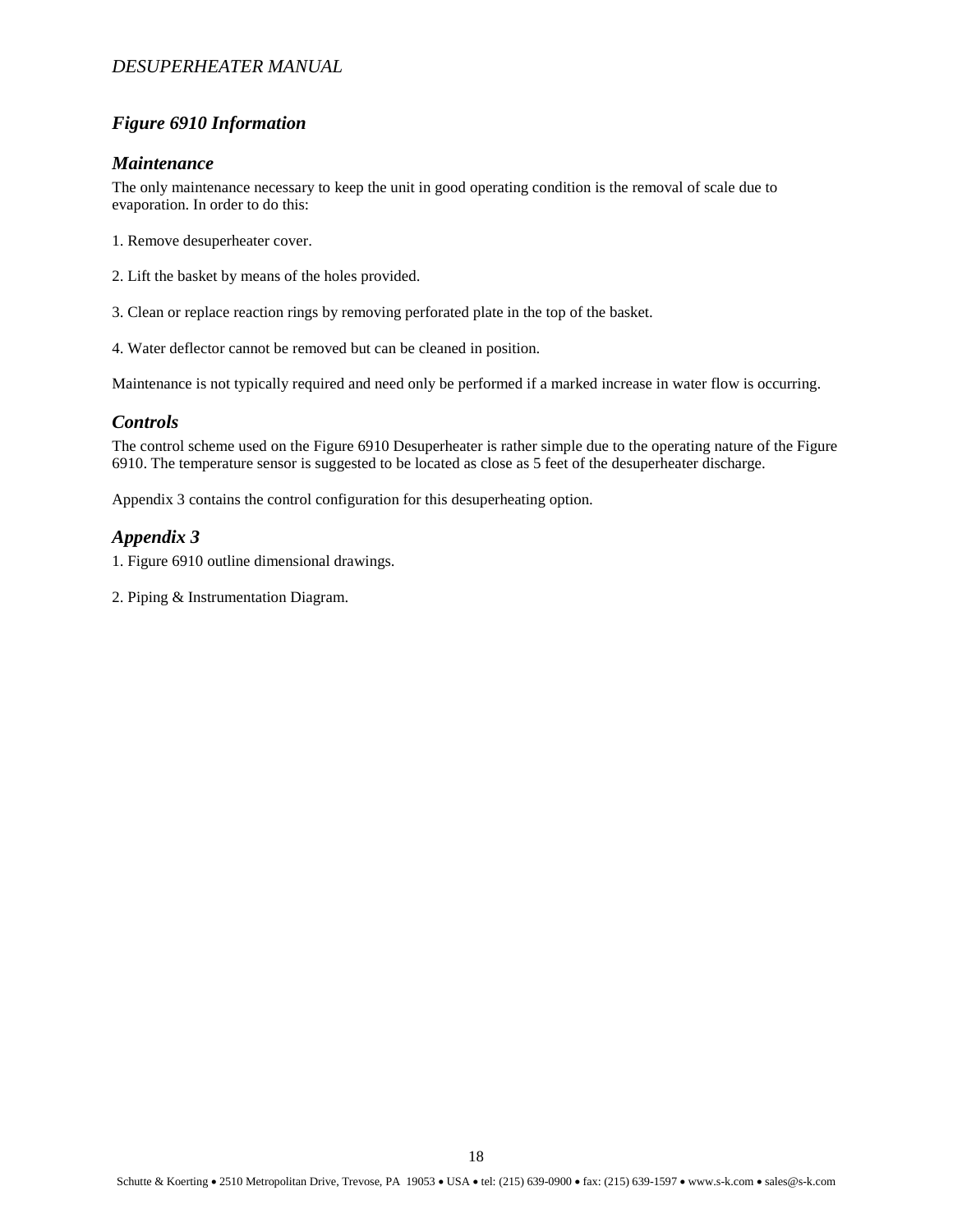### <span id="page-18-0"></span>**Figure 6940,6940M & 6950 Venturi Desuperheater**

Figures 6940 and 6950 are venturi desuperheaters. Water entering the desuperheater is preheated in the circulatory chamber around the water diffuser tube and is introduced in many small jets to assist final atomization by the steam flow through the center of the throat. When leaving the throat, the mixture of steam and water enters the reduced pressure venturi section for turbulent mixing prior to entering the main steam line in a fog-like condition without contacting the sidewalls. This provides maximum desuperheating effectiveness and a minimum of wear in the discharge piping.

The Figure 6940M Desuperheater is a miniature version of the Type 6940. It was developed to handle small quantity steam applications found in heating, air conditioning and process industries.



Figure 6940



Figure 6940M

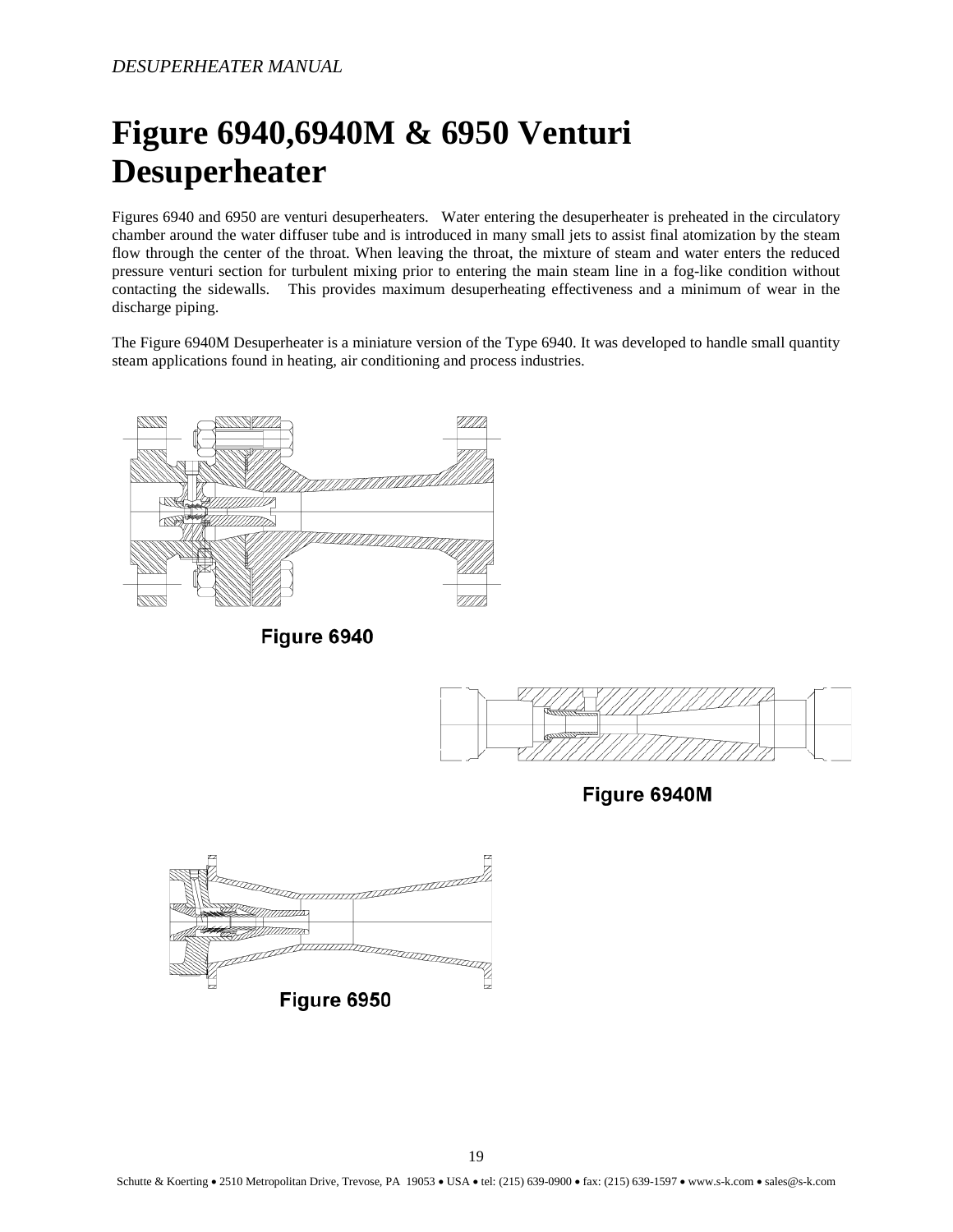#### <span id="page-19-0"></span>*Figure 6940,6940M & 6950 Information*

#### <span id="page-19-1"></span>*Application*

Venturi Desuperheaters reduce steam temperature by bringing superheated steam into direct contact with water. The steam is cooled through the evaporation of the water. Recommended for use under a wide range of conditions, including steady and variable flows. The unit can be installed with flow either horizontally or vertically up. When installed vertically up, turndown ratios can be increased substantially.

#### <span id="page-19-2"></span>*Performance*

Turndown ratio is dependent upon a wide variety of factors such as horizontal or vertical position, amount of residual superheat and piping.

Depending on exact flow conditions, units are capable of 50% to 5% flow variation and the pressure drop varies between 2 psi and 10 psi.

The water pressure required need only be as high as the operating steam pressure, due to the internal syphoning action.

#### <span id="page-19-3"></span>*Note*

The limitations for Figures 6940, 6940M and 6950 are:

- Maximum velocity on water inlet connection 15 ft/sec.
- Desuperheats to within 10°F of saturation temperature.
- Normally used in areas where atomizing steam is not available.
- Figure 6950 not recommended for pressures above 600 psig and/or temperatures above 800°F.

#### <span id="page-19-4"></span>*Turndown*

Venturi units have the tightest requirements on turndown as a result of sizing the units based on critical areas. Turndown follows the form:

$$
T.D. = \frac{Calculated^{*}}{4}
$$

\*Minimum steam velocity in a vertical installation is 15 fps. Minimum steam velocity in a horizontal installation with 10°F residual superheat is 75 fps. Minimum steam velocity can be lowered by increasing the outlet steam temperature.

#### <span id="page-19-5"></span>*Construction*

#### <span id="page-19-6"></span>*Figure 6940*

The 6940 Desuperheaters are constructed of carbon steel for Figure 6940 temperatures below 800°F and various alloys above 800°F. . The 6940 consists of a body and tail piece joined by flanges and flanges are provided at each end for connection to the steam line. The body, furnished in carbon or alloy steel, has a threaded water connection. The nozzle and combining tube-throat are 304 stainless steel. Cast units are available in ratings up to 1500 lb. for 2" through 6" sizes and for ratings up to 900 lb. through the 12" size. Larger sizes and higher ratings are fabricated.

#### <span id="page-19-7"></span>*Figure 6940M*

The 6940M, due to its small physical size, is designed and machined Figure 6940M from barstock. The 6940M is available in sizes  $1/2$ " to  $1\frac{1}{2}$ " and is available in ratings up to 600 lb. with NPT, socket weld or flanged connections.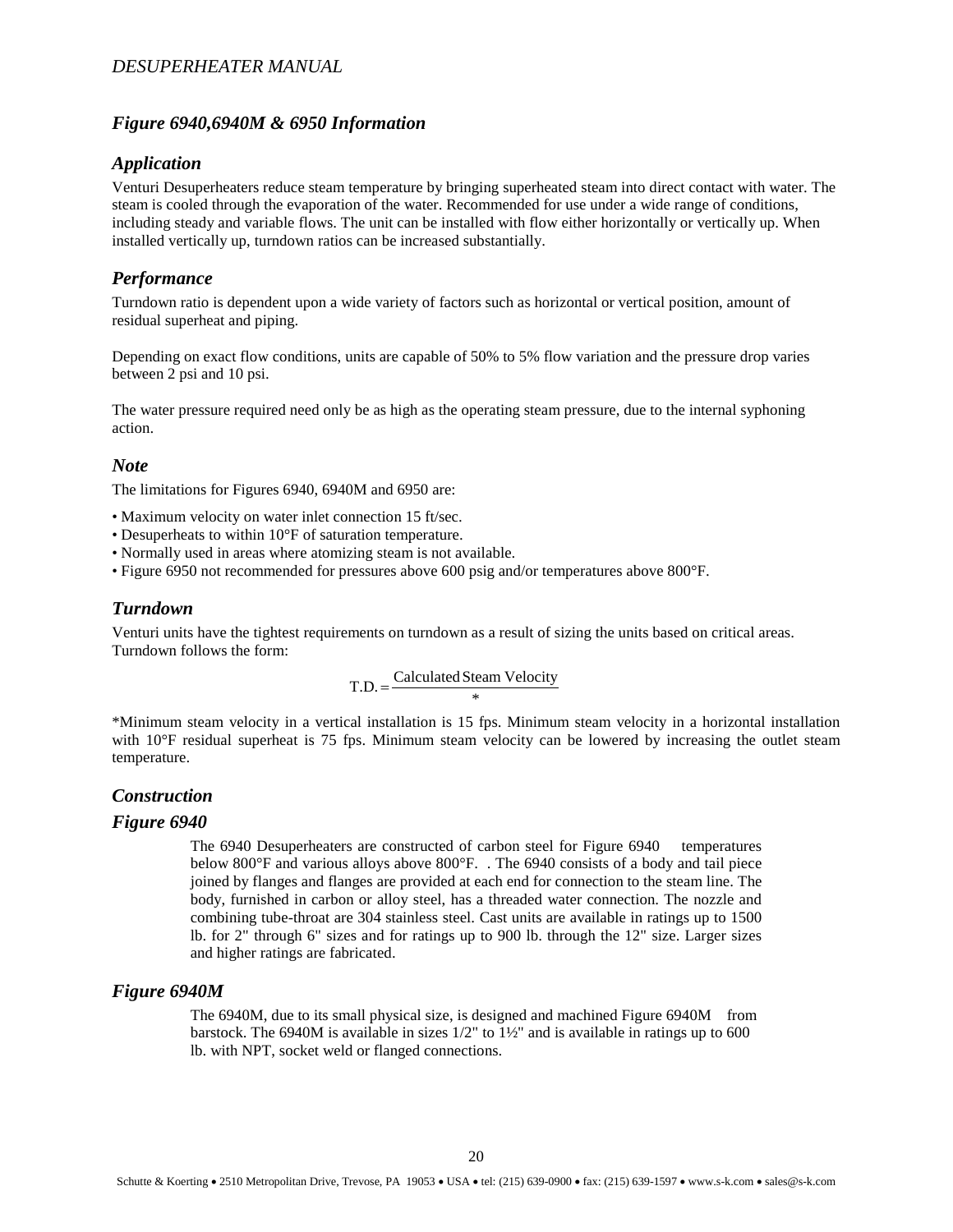#### *Figure 6940,6940M & 6950 Information*

#### <span id="page-20-0"></span>*Figure 6950*

The 6950 is designed with flanges on the inlet and outlet of the tail piece. The body is clamped between the tail piece and customer's flange on the pipeline. Except for the noted differences in construction and dimensions, it is similar to the Type 6940 in all other respects. Type 6950 is available in 2" to 6" cast carbon or alloy steel in ratings to 900 lb. The 8" to 16" unit with ratings of 150 lb. or 300 lb. have fabricated tails. Tails are cast for the 600 lb. units. The Figure 6950 unit is not recommended for pressures above 600 psig and / or temperatures above 800°F.

#### <span id="page-20-1"></span>*Installation*

#### <span id="page-20-2"></span>*Figure 6940, 6940M & 6950*

It is recommended that a strainer be installed in the water line before the water valve controlling the flow to the desuperheater. This prevents clog-up from foreign matter in the control mechanism.

The temperature sensor should be installed according to the recommendations found in Appendix 1.

It is important that the sensor be exposed to steam flow to obtain an even temperature control.

#### <span id="page-20-3"></span>*Note*

Schutte & Koerting suggests that the desuperheater be totally insulated upon installation.

#### <span id="page-20-4"></span>*Operation*

#### <span id="page-20-5"></span>*Figure 6940, 6940M & 6950*

1. Set controller to steam temperature desired.

2. Turn on air pressure to controller. Set air pressure reducing valve as per manufacturer's instructions

3. Drain steam line before main steam valve to desuperheater and also drain desuperheater line.

- 4. Open water supply valve.
- 5. Open main steam valve slowly until desired flow is obtained.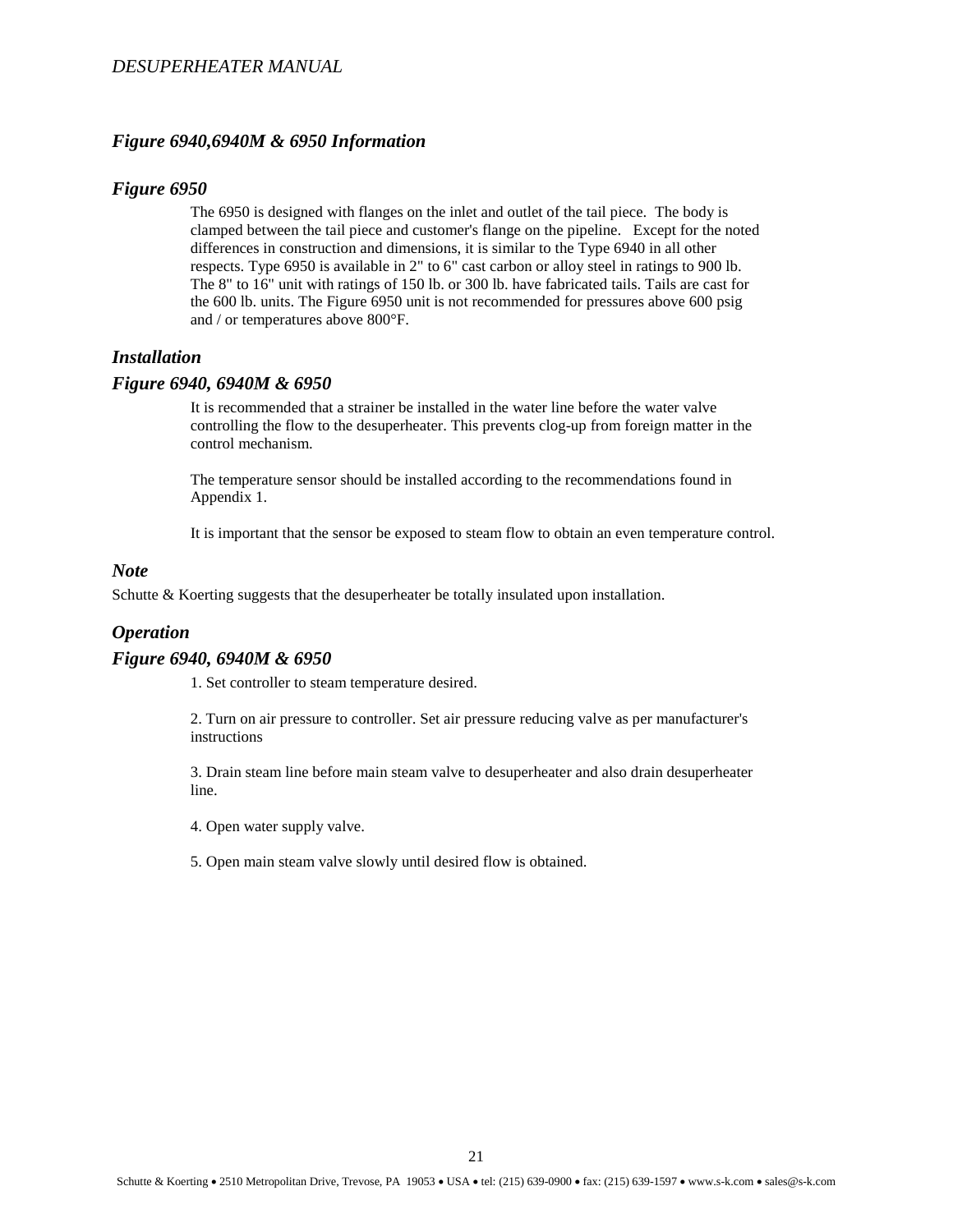#### *Figure 6940,6940M & 6950 Information*

#### <span id="page-21-0"></span>*Maintenance*

#### <span id="page-21-1"></span>*Figure 6940*

The only maintenance necessary to keep the unit in good operating condition is the removal of scale due to evaporation. In order to do this, the desuperheater must first be removed from the line.

Remove steam nozzle by inserting flat plate in grooves provided. Clean scale from nozzle and throat and reassemble the nozzle.

It is advisable to use a new gasket when reassembling the body to the tail before installing the unit in the pipe line.

The simplicity of the venturi type desuperheater presents no operating difficulty. If controller oscillates or hunts to obtain a constant steam temperature it will be necessary to adjust the sensitivity (throttling range) and reset the instrument in accordance with the controller manufacturer's instructions.

#### <span id="page-21-2"></span>*Figure 6940M*

The only maintenance necessary to keep the unit in good operating condition is the removal of scale from the desuperheater internals. The scale forms from evaporation of the desuperheating water.

After removal of the desuperheater from the steam line, remove nozzle from body. Removal all foreign materials from both parts and reassemble.

#### <span id="page-21-3"></span>*Figure 6950*

The only maintenance necessary to keep the unit in good operating condition is the removal of scale due to evaporation. In order to do this, the desuperheater must first be removed from the line.

Remove steam nozzle by inserting flat plate in grooves provided.

Clean scale from nozzle and throat and reassemble the nozzle.

It is advisable to use a new gasket when reassembling the body to the tail before installing the unit in the pipe line.

The simplicity of the venturi type desuperheater presents no operating difficulty. If controller oscillates or hunts to obtain a constant steam temperature it will be necessary to adjust the sensitivity (throttling range) and reset the instrument in accordance with the controller manufacturer's instructions.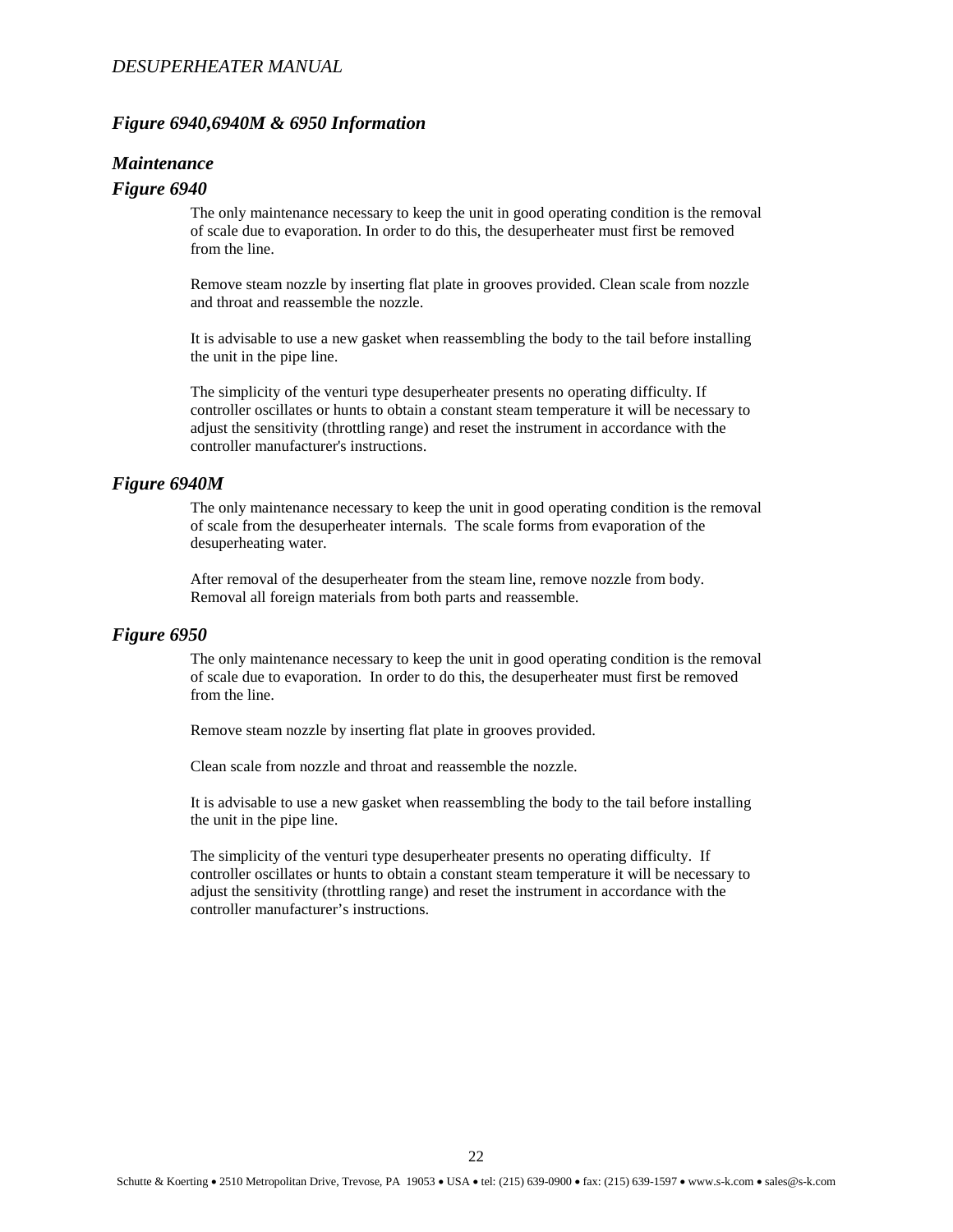#### *Figure 6940,6940M & 6950 Information*

#### <span id="page-22-0"></span>*Figure 6940 & 6950*

It is also suggested that the following procedure for bolt tightening be followed:

Install the gasket on the gasket seating surface and bring the mating flange in contact with the gasket.

- 2. Install all bolts, making sure they are free of dirt and grit, and are well lubricated.
- 3. Run up all nuts finger tight.

4. Develop the required bolt stress in a minimum of three steps, following a traditional alternating bolt tightening procedure. It is important to make certain that no more then 50% of the required bolt stress is achieved on the initial set. Should this occur, serious damage can be done to the spiral wound gasket and subsequent tightening cannot offset the damage. Once a complete cycle of stressing has been achieved, it is not necessary to follow the exact bolting sequence recommended. However, we emphasize the importance for following the sequence in the first application of pre-tightening.

#### <span id="page-22-1"></span>*Note*

Schutte & Koerting suggests that the desuperheater be totally insulated upon installation.

#### <span id="page-22-2"></span>*Controls*

The control scheme used on the Figure 6940, 6940M & 6950 Desuperheaters is described in Appendix 4.

#### <span id="page-22-3"></span>*Appendix 4*

1. Figure 6940, 6940M and 6950 outline dimensional drawings.

2. Piping and Instrumentation Diagrams.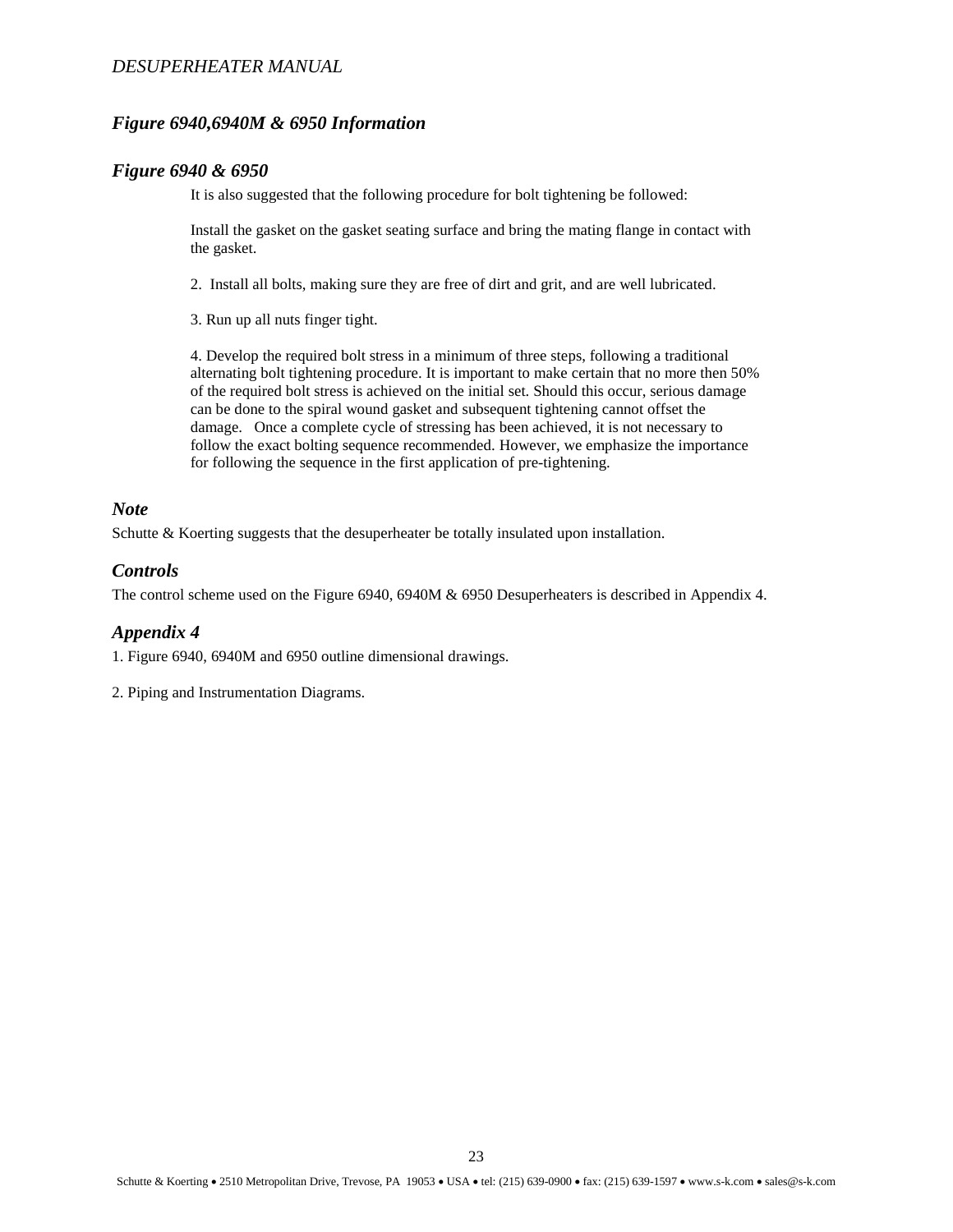### <span id="page-23-0"></span>**Figure 6952 & 6953 Attemperator Desuperheater**

The Figure 6952 and 6953 are attemperator (partial venturi) desuperheaters. Water entering the desuperheater is preheated in the circulatory chamber around the water diffuser tube and is introduced in many small jets to assist final atomization by the steam flow through the center of the throat. When leaving the throat, the mixture of steam and water enters the reduced pressure venturi section for turbulent mixing prior to entering the main steam line in a fog-like condition without contacting the sidewalls which provides maximum desuperheating effectiveness and a minimum of water in the discharge piping.

Figure 6953C



Figure 6953D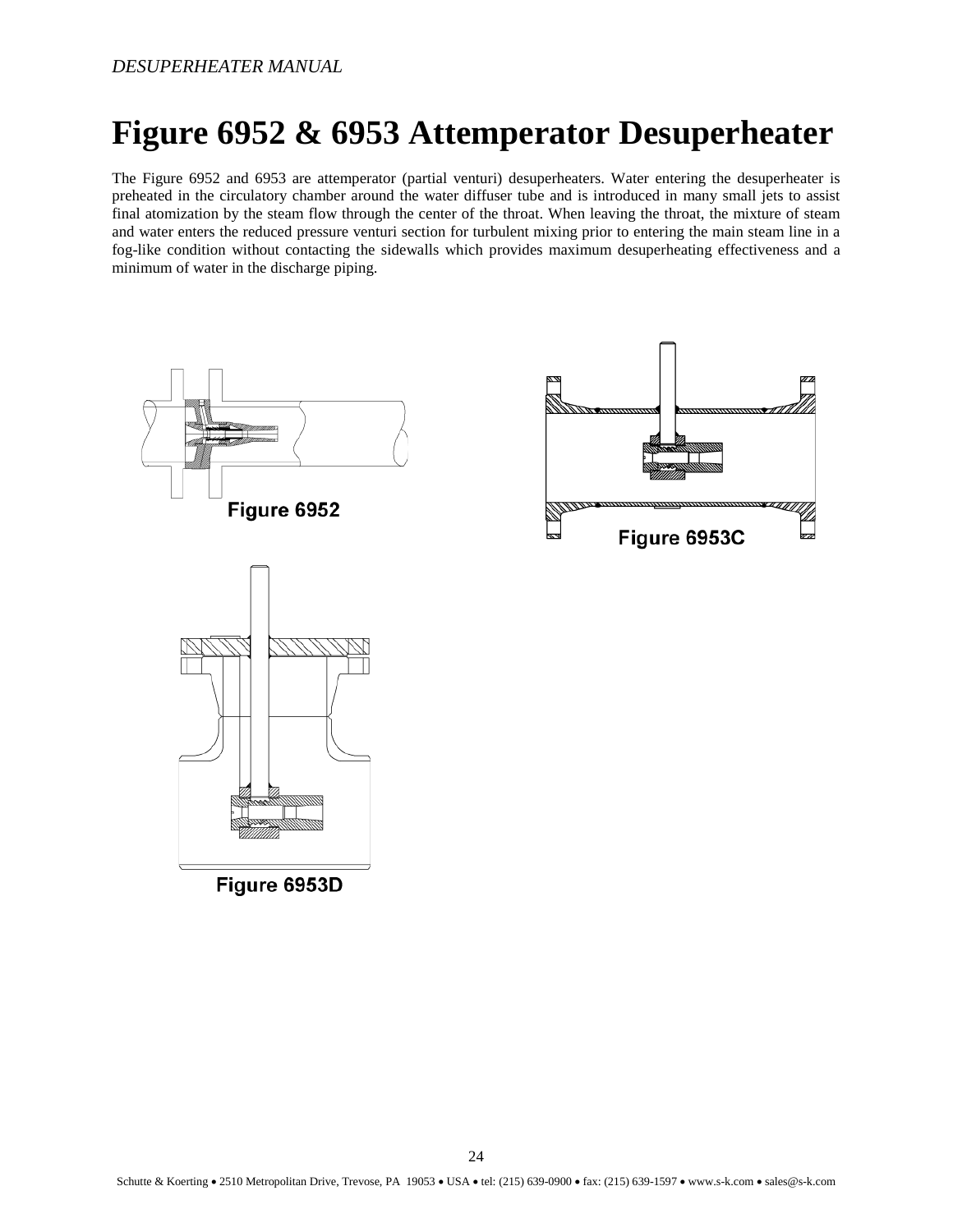#### <span id="page-24-0"></span>*Figure 6952 & Figure 6953 Information*

#### <span id="page-24-1"></span>*Application*

Attemperator Desuperheaters reduce steam temperature by bringing superheated steam into direct contact with water. The steam is cooled through the evaporation of the water.

The unit can be mounted either horizontally or vertically and is normally used for relatively steady load conditions where pressure losses must be minimized. They also offer increased turndown when mounted vertically up.

#### <span id="page-24-2"></span>*Performance*

Although the Figure 6952 and 6953 is less costly and has negligible pressure losses, it normally does not have the rangeability of the venturi-type units. Actual turndown ratio is dependent upon a wide variety of factors such as installation, amount of residual superheat downstream, piping, etc.

Normal flow variation is 75% to 15% of flow.

The water pressure required need only be as high as the operating steam pressure, due to the internal syphoning action.

#### <span id="page-24-3"></span>*Turndown*

Minimum velocity in a horizontal run and 10°F superheat is 100 fps (slightly higher than the Venturis), but the unit can be used for velocities as close to 300 fps as is possible. The formula for turndown is:

 $T.D. = \frac{Calculated Steam Velocity}{Minimum Steam Velocity}$ 

There is a limitation on the amount of water that can be effectively atomized for a given pipe size, as shown on Curve 74-S-200 on page 28.

Minimum velocity in a vertical installation is 15 fps.

#### <span id="page-24-4"></span>*Construction*

#### <span id="page-24-5"></span>*Figure 6952*

This desuperheater is available in sizes 2" through 24" in cast carbon or alloy steel construction. Internals are stainless steel. Units are limited to applications of 600 psig and for 800°F.

#### <span id="page-24-6"></span>*Figure 6953*

This desuperheater is available in sizes 3" through 24" in fabricated carbon or alloy steel construction with pipe, forgings, flanges, etc., in ratings up to 1500 lb. Internals are stainless steel. Carbon steel is used for temperatures below 800°F. Alloy steel is used for temperatures above 800°F.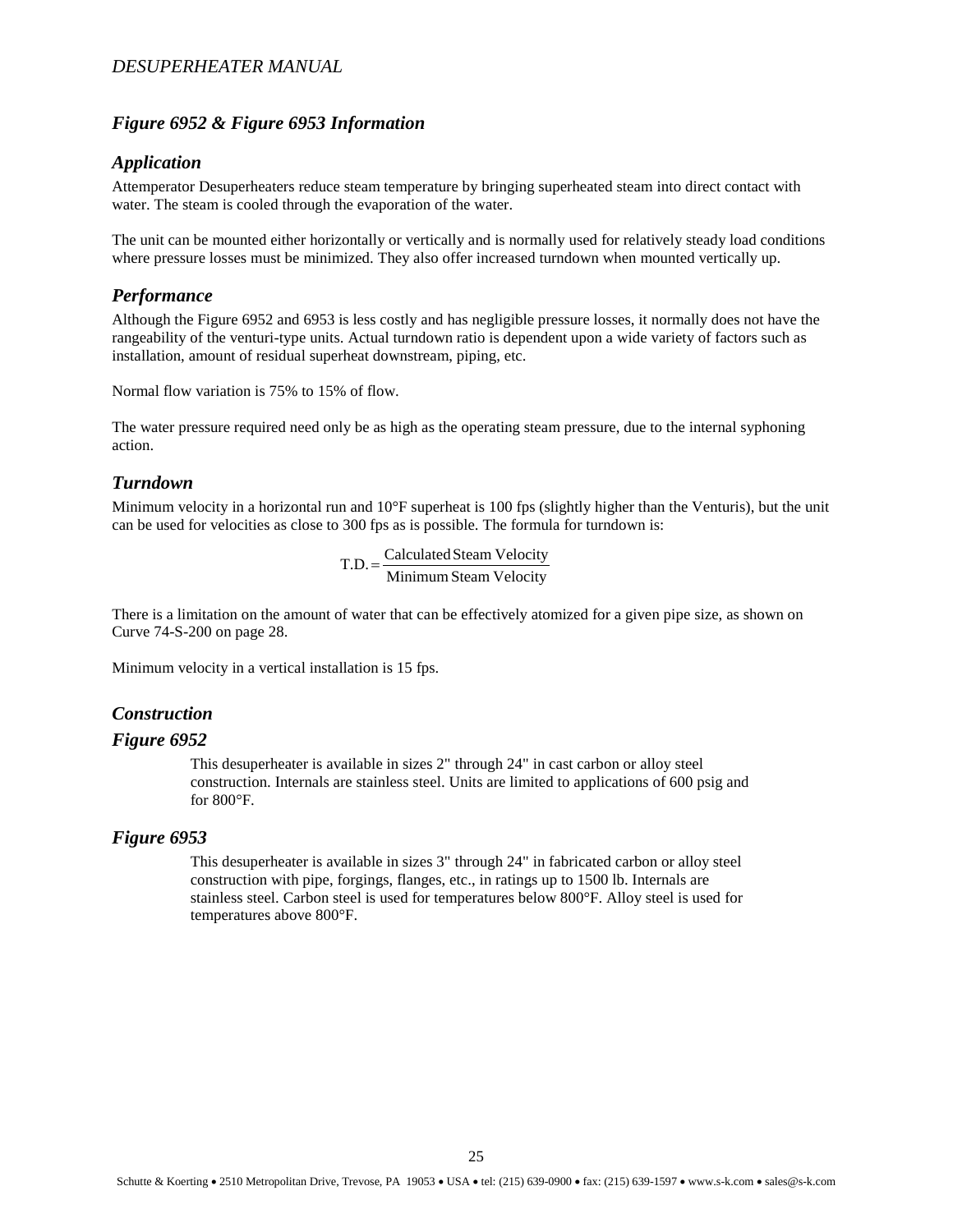#### *Figure 6952 & Figure 6953 Information*

#### <span id="page-25-0"></span>*Installation*

Figure 6952 & 6953 desuperheaters may be installed in a horizontal line or in a vertical line with flow upwards, as determined in the performance guarantee.

A water strainer should be installed in the water line before the water valve controlling the flow to the desuperheater. This prevents foreign matter from clogging the control mechanism.

To install automatic control apparatus use instructions furnished by the manufacturer.

The temperature sensor should be installed according to the recommendations found in Appendix 1.

It is important that the bulb be exposed to steam flow to obtain an even temperature control.

#### <span id="page-25-1"></span>*Note*

Schutte & Koerting suggests that the desuperheater be totally insulated upon installation.

#### <span id="page-25-2"></span>*Operation*

1. Set controller to steam temperature desired.

2. Turn on air pressure to controller. Set air pressure reducing valve as per manufacturer's instructions.

- 3. Drain steam line before main steam valve to desuperheater and also drain desuperheater line.
- 4. Open water supply valve.
- 5. Open main steam valve slowly until desired flow is obtained.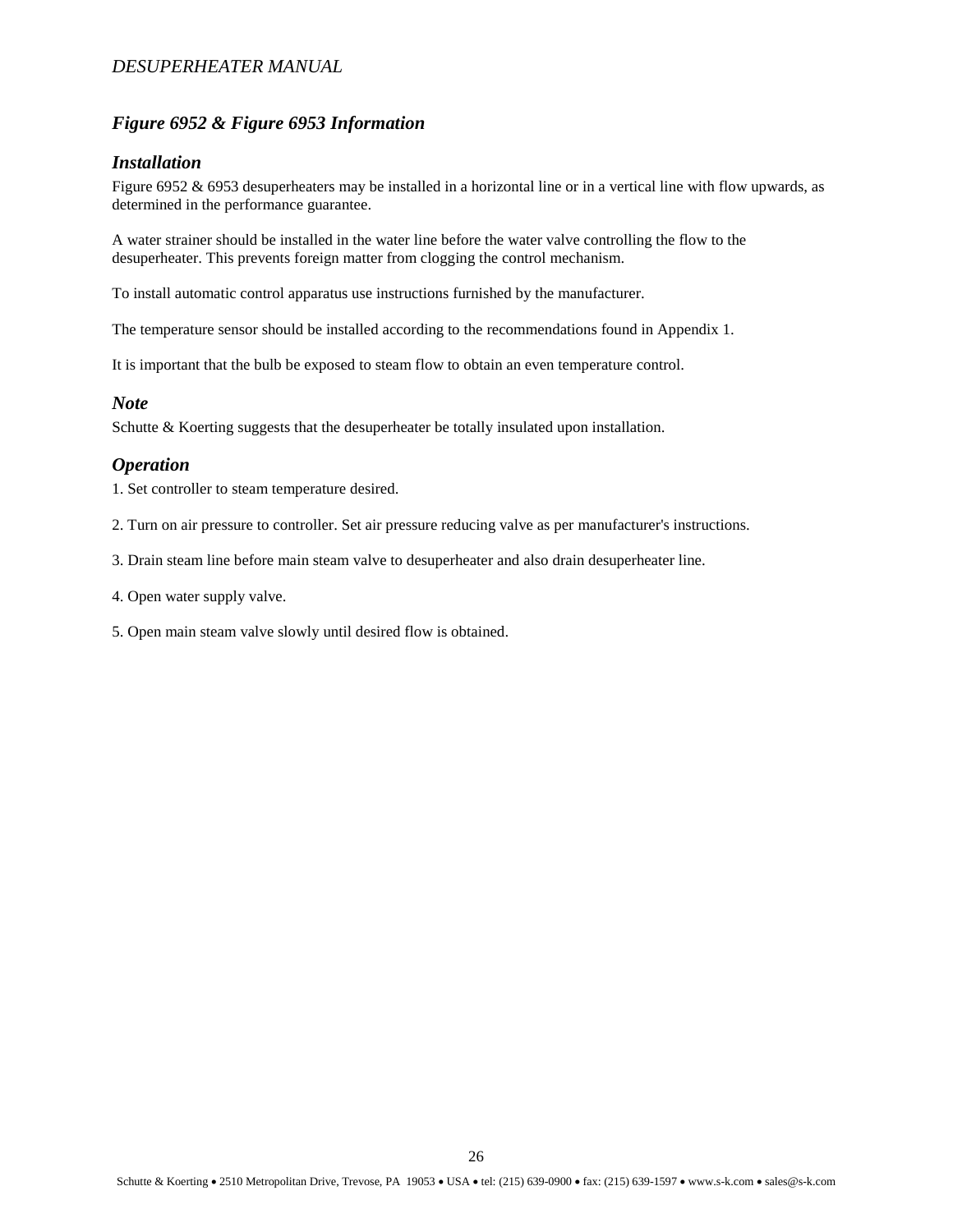#### *Figure 6952 & Figure 6953 Information*

#### <span id="page-26-0"></span>*Curve 74-S-200*

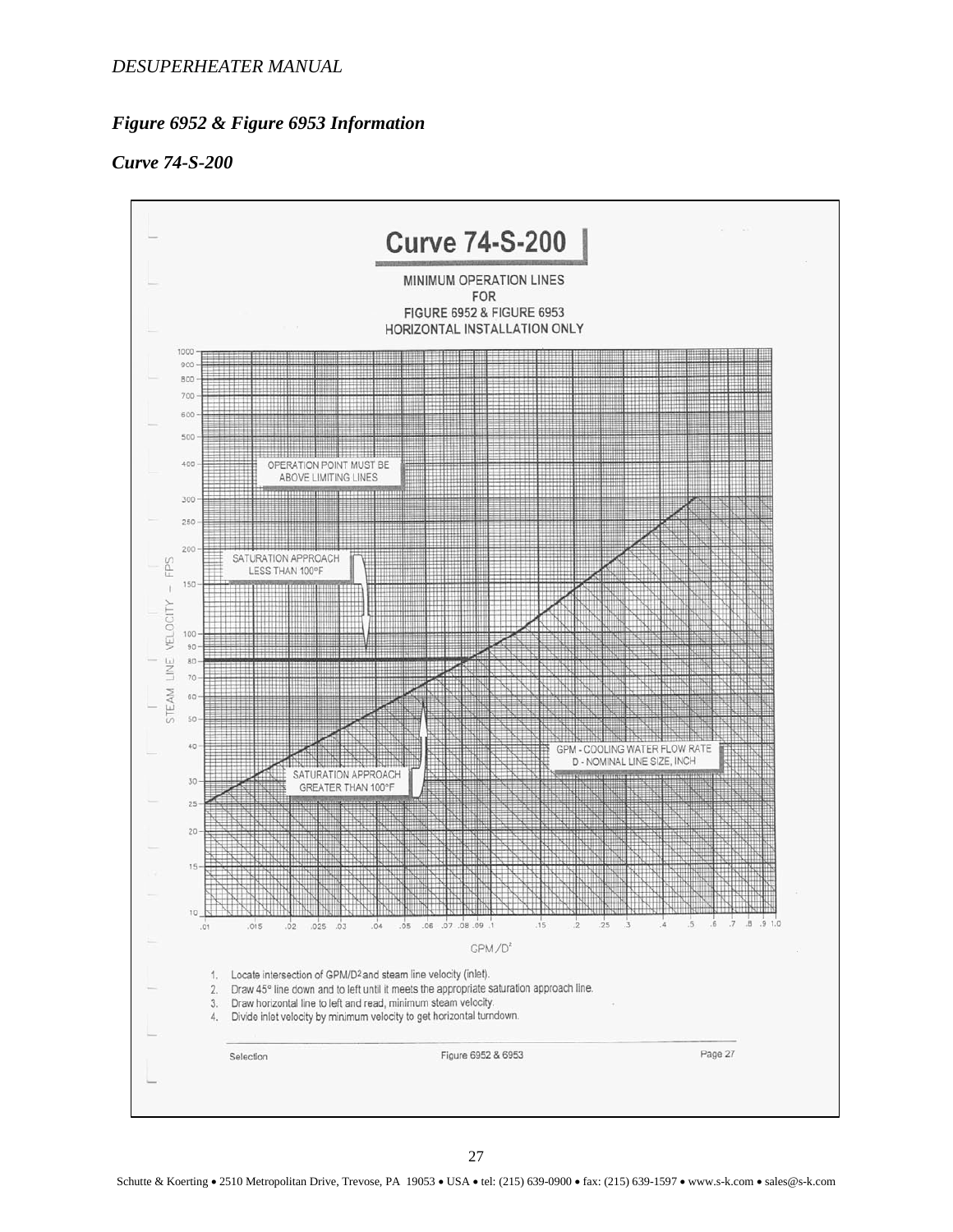#### *Figure 6952 & Figure 6953 Information*

#### <span id="page-27-0"></span>*Maintenance*

#### *Figure 6952 & 6953*

The only maintenance necessary to keep the unit in good operating condition is the removal of scale due to evaporation. In order to do this, the desuperheater must first be removed from the line.

Remove steam nozzle by inserting flat plate in grooves provided. Clean scale from nozzle and throat and reassemble the nozzle.

It is advisable to use a new gasket when reassembling the body to the pipe line.

The simplicity of the Figure 6952 and 6953 desuperheaters presents no operating difficulty. If controller oscillates or hunts, to obtain a constant steam temperature it will be necessary to adjust the sensitivity (throttling range) and reset the instrument in accordance with the controller manufacturer's instructions.

It is also suggested that the following procedure for bolt tightening be followed:

1. Install the gasket on the gasket seating surface and bring the mating flange in contact with the gasket.

2. Install all bolts, making sure they are free of dirt and grit, and are well lubricated.

3. Run up all nuts finger tight.

4. Develop the required bolt stress in a minimum of three steps, following a traditional alternating bolt tightening procedure. It is important to make certain that no more then 50% of the required bolt stress is achieved on the initial set. Should this occur, serious damage can be done to the spiral wound gasket and subsequent tightening cannot offset the damage. Once a complete cycle of stressing has been achieved, it is not necessary to follow the exact bolting sequence recommended. However, we emphasize the importance for following the sequence in the first application of pre-tightening.

#### <span id="page-27-1"></span>*Controls*

The control scheme used on the Figure 6952 & 6953 Desuperheater is described in Appendix 5.

#### <span id="page-27-2"></span>*Appendix 5*

1. Figure 6952 and 6953 outline dimensional drawings.

2. Piping and Instrumentation Diagram.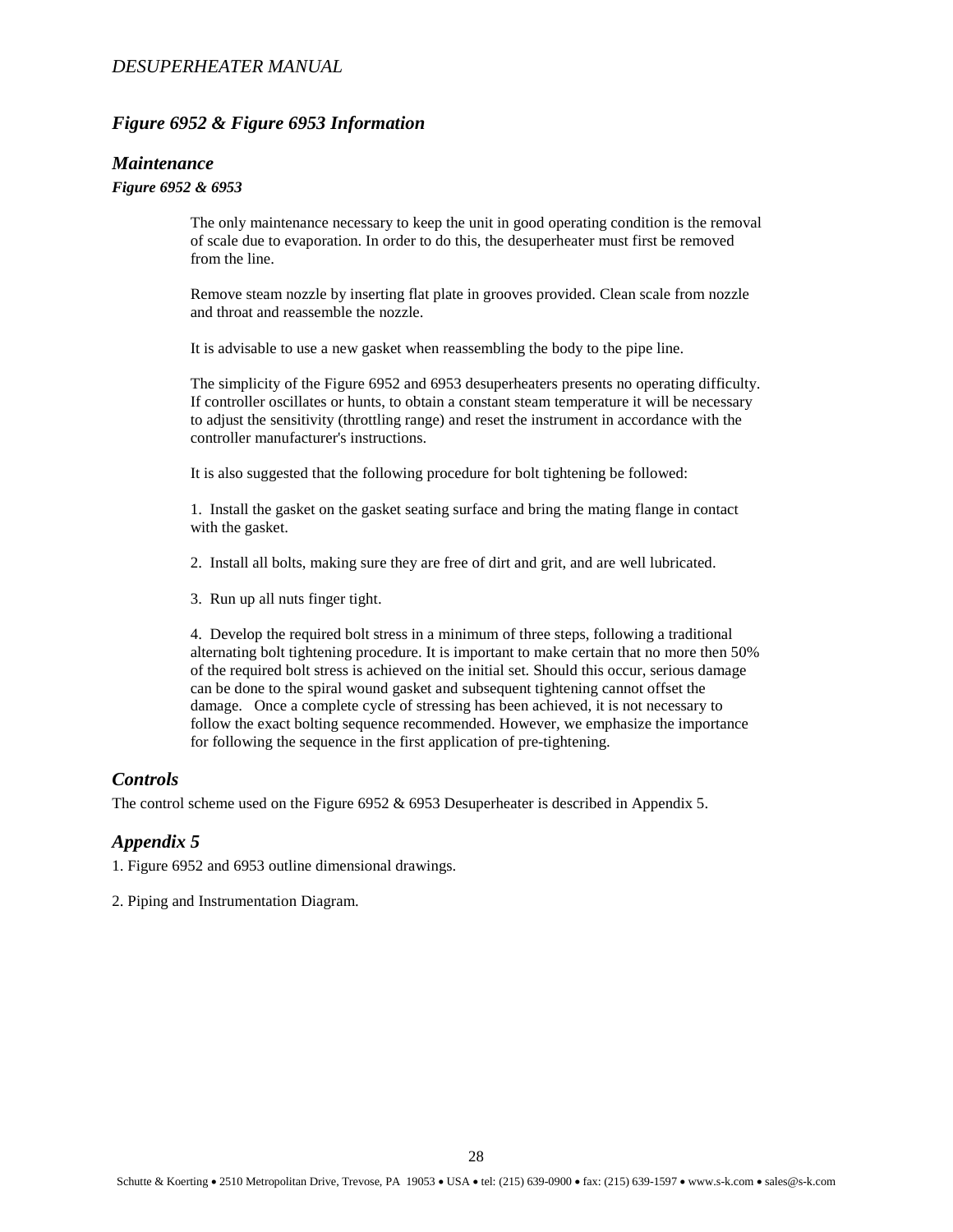### <span id="page-28-0"></span>**Figure 6970 & 6972 Steam Ejector Atomizing Desuperheater**

The Figure 6970 & 6972 are ejector-type steam atomizing desuperheaters utilizing steam at pressures higher than the line steam pressure to atomize water. The ejector action of the 6970 is used to entrain condensate from the pipeline.

The 6970 unit employs a recycle system to improve turndown performance to 50:1.

The 6972 unit does not include the recycle feature and thus allows for vertical installation; however, the turndown is considerably lower.



Figure 6970





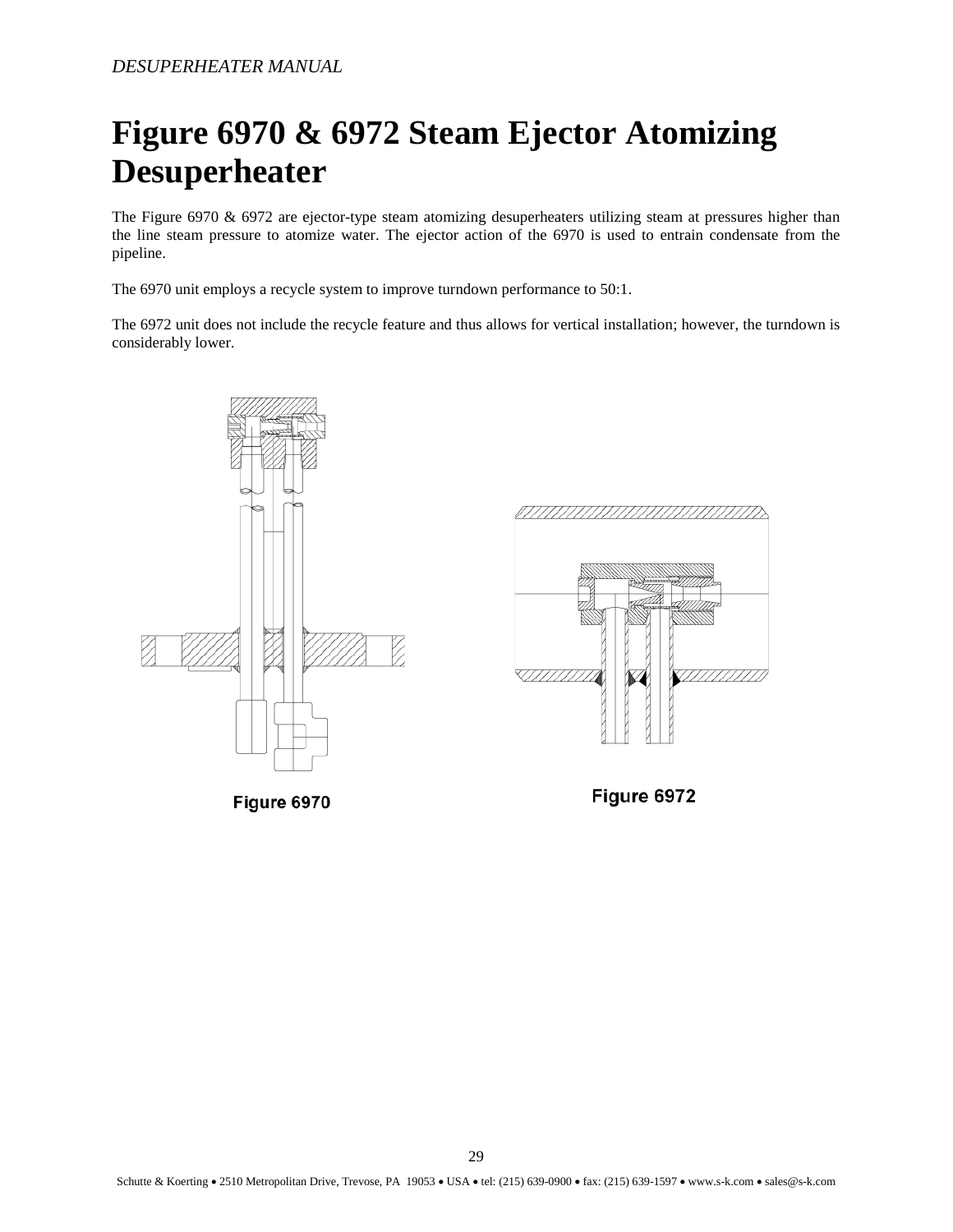#### <span id="page-29-0"></span>*Figure 6970 & 6972 Information*

#### <span id="page-29-1"></span>*Application*

The Type 6970 serves a wide range of applications. This unit, with adequate controls, provides dependable operation with turndown ratios as high as 50 to 1 depending on exact operating conditions.

The 6970 is recommended for use where sufficient high pressure steam is available to provide the atomizing steam supply. The most frequent application would be in combination reducing-desuperheating stations. The minimum atomizing steam pressure ratio required is 1.4 times the absolute steam pressure through the desuperheater with a minimum atomizing pressure of 50 psig. The required amount is constant.

There are few problems encountered when operating desuperheaters at normal pipeline velocities. But it has been proven conclusively that at low pipeline velocities encountered at  $\frac{1}{50}$  up to  $\frac{1}{4}$  normal flow, when it is desired to approach saturation temperature within 10°F, unvaporized liquid will 'settle out' of a horizontal stream. To overcome this problem, the Type 6970 recycles excess water back into the atomizing device.

The Type 6972 desuperheater is a 6970 unit without the recycle arrangement. It will not provide as high turn-down ratios as Type 6970, but costs less to install and is competitive in cost with other steam atomizing types. Water can be varied over wide flow ranges without affecting atomization. Since spray angle is narrow, there is less impact on piping than with other type nozzle. This unit has negligible pressure drop. Steam is required at a minimum of about 1.4 times the desuperheater absolute pressure with a minimum of 50 psig.

#### <span id="page-29-2"></span>*Performance*

This unit has many selling points which include high turndown ratios in which 50:1 and greater can be achieved (for Type 6970 only). It also has a low initial cost, no moving parts and no thermal sleeve is required. The water pressure required need only be as high as the steam pressure, due to the internal syphoning action.

#### <span id="page-29-3"></span>*Turndown*

#### <span id="page-29-4"></span>*Figure 6970*

Turndown in the atomizing type units is independent of velocity. It is strictly a function of steam flows.

Turndown is typically 50:1, but should not exceed:

Atomizing Steam Flow **Steam Flow** 

Normal control valves are commercially suitable for about 10:1 maximum water turndown.

#### <span id="page-29-5"></span>*Figure 6972*

Turndown on this unit is dependent upon velocity as it is for the Figure 6952. Minimum velocity mounted vertically is 15 fps.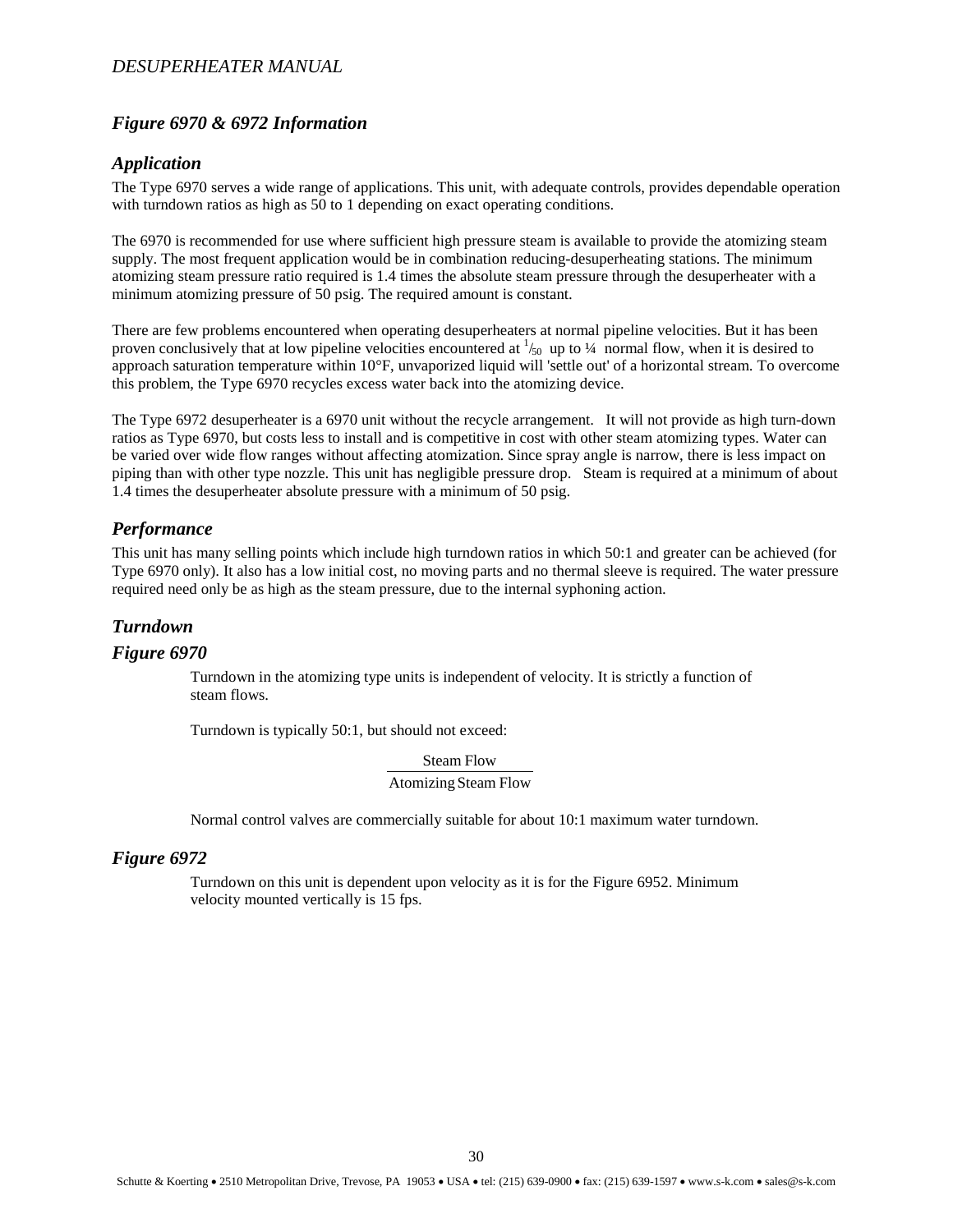#### *Figure 6970 & 6972 Information*

#### <span id="page-30-0"></span>*Construction*

In the Type 6970, the water preheating and distributing device is installed in a short pipe section with weld neck flanged ends or butt weld ends. This unit can also be mounted on a blind flange for insertion through a nozzle connection. It is recommended that the unit be mounted so that the atomizing steam and water inlet pipes enter the unit from the bottom.

All ratings and materials can be accommodated with these units.

#### <span id="page-30-1"></span>*Installation*

The 6970 desuperheater must be installed in a horizontal steam line. The atomizing steam and water pipes for the 6970 desuperheater must enter through the bottom of the main steam line.

The 6972, which does not include the recycle feature, may be installed vertically.

The recycle piping should be installed if the expected minimum steam flow is less than 50% of the design maximum flow. The collection pot diameter should be nominally 1/2 the diameter of the main steam line. It is recommended that the pot be installed 10 feet downstream of the desuperheater.

It is suggested that strainers be installed in the water line before the water valve controlling the flow to the desuperheater. This prevents any foreign matter from clogging the control mechanism.

The atomizing steam and water valves should be installed as close to the desuperheater as practical.

The temperature sensor should be installed according to the recommendations found in Appendix 1.

#### <span id="page-30-2"></span>*Note*

Schutte & Koerting suggests that the desuperheater be totally insulated upon installation.

#### <span id="page-30-3"></span>*Manual Operation*

1. Drain steam line before main steam pressure reducing valve, if used, as well as the desuperheater line.

2. Open atomizing steam valve fully, cracking the water valve at the same time. Note that the atomizing steam flow is constant, and cannot be throttled with the water flow.

3. Open main steam valve, increasing flow slowly. The water flow should be increased at the same time if desuperheating is desired during the startup.

4. When desired steam flow is reached, adjust water valve to give the desired discharge steam temperature.

#### <span id="page-30-4"></span>*Automatic Operation*

1. Open all stop valves.

2. Follow instructions for manual startup omitting Step #2.

3. Set control apparatus per instructions provided by the manufacturer.

#### <span id="page-30-5"></span>*Maintenance*

The unit should not require periodic planned maintenance; however, it may be necessary to remove scale formed by evaporation of water. To do this you must remove unit from steam line. Loosen setscrew and unscrew throat from body. Combining tube should fall out. Remove pipe plug and unscrew nozzle. Clean scale from all parts and reassemble.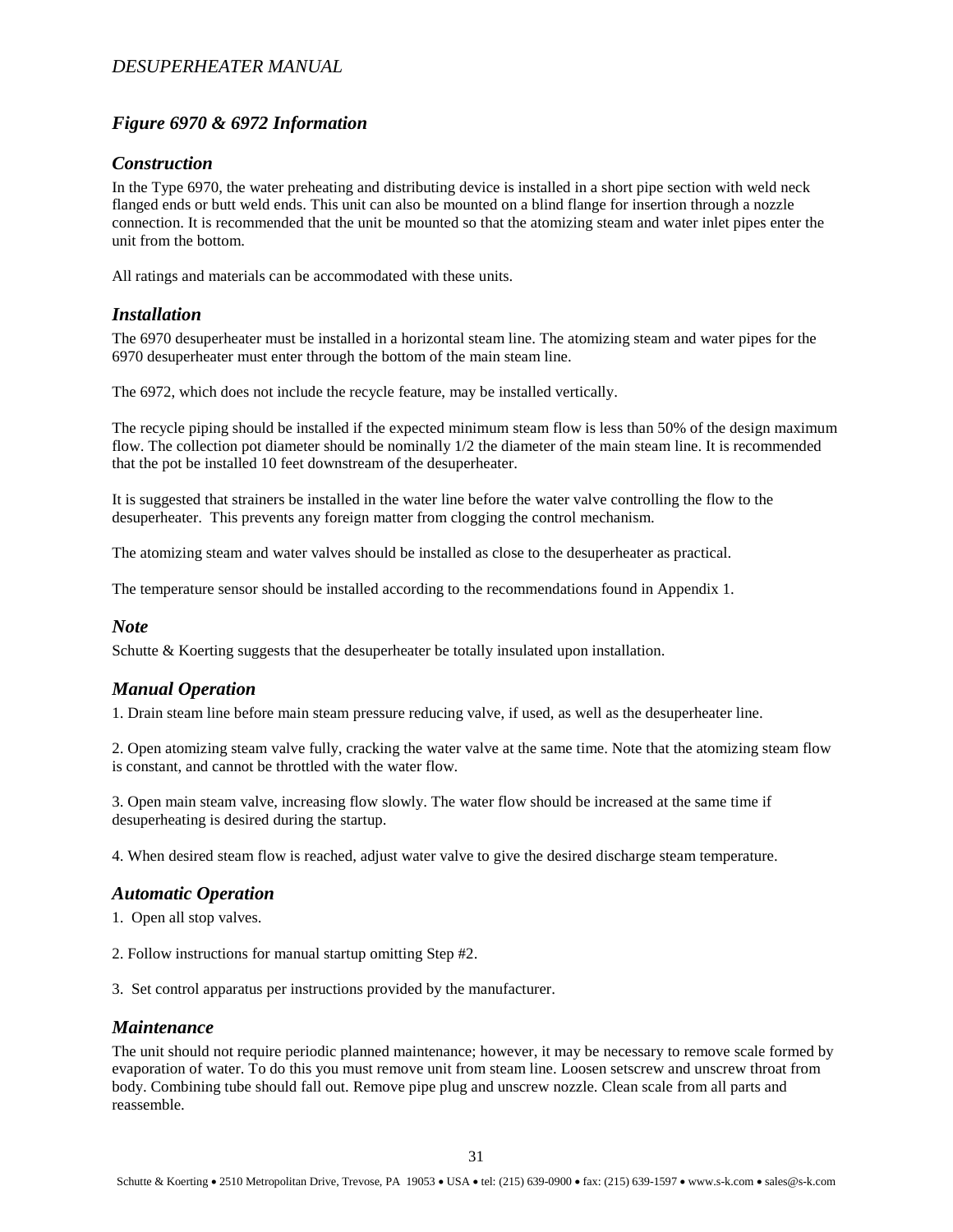#### *Figure 6970 & 6972 Information*

#### <span id="page-31-0"></span>*Controls*

The control schemes used on the Figure 6970 & 6972 Desuperheaters is described in Appendix 6.

#### <span id="page-31-1"></span>*Appendix 6*

1. Figure 6970 and 6972 outline dimensional drawings.

2. Piping and Instrumentation Diagram.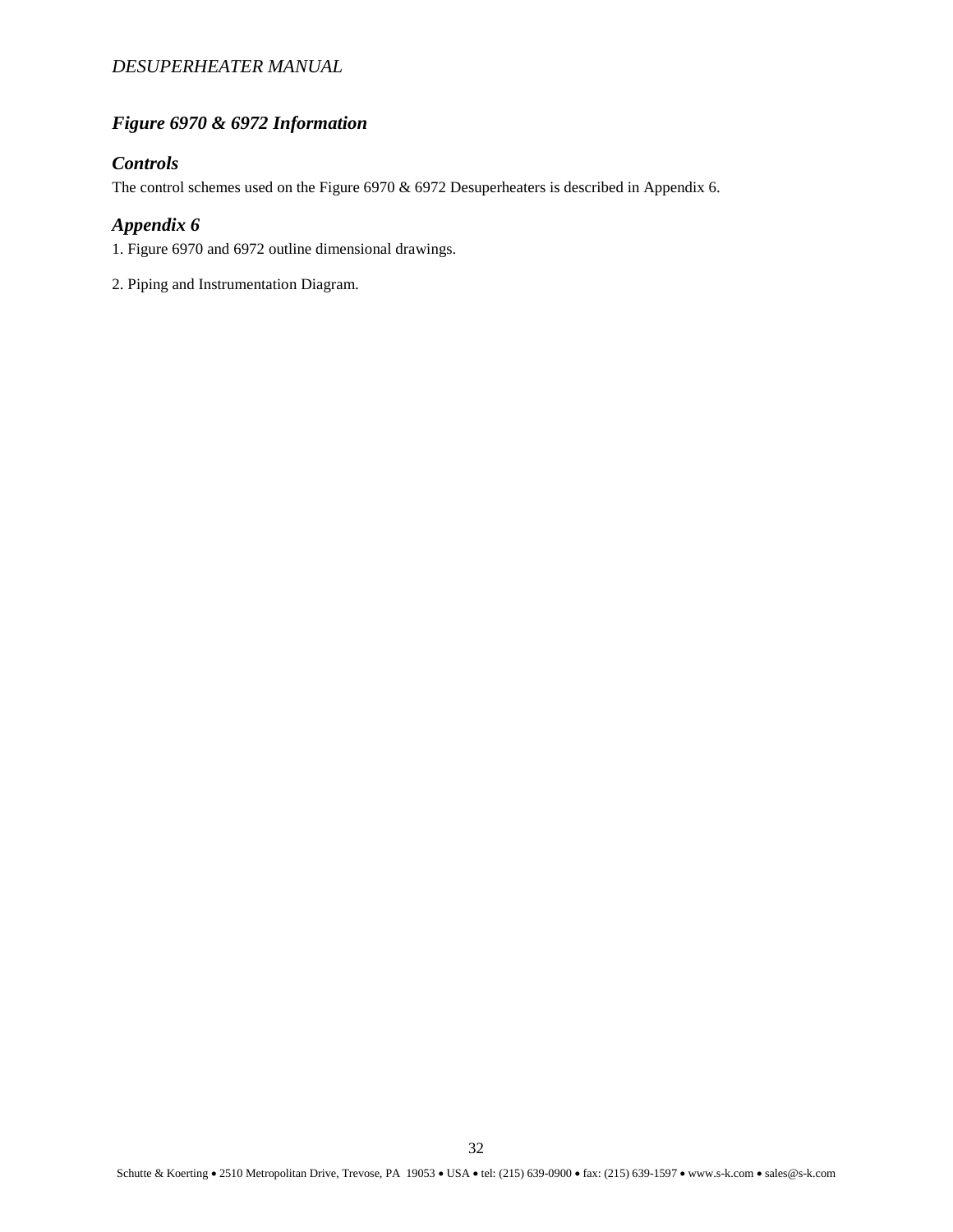### <span id="page-32-0"></span>**Figure 6985 Annular Venturi Desuperheater**

The Figure 6985 is an annular venturi desuperheater. Superheated steam is directed by the cone into the annular area between the cone and pipe wall, increasing both velocity and turbulence. Cooling water is introduced through a narrow slot (or small jets in the 1" and 1½" sizes) in the cone at the point of maximum velocity. The combination of velocity and turbulence improves atomization and produces maximum desuperheater effectiveness. The water pressure required should equal the operating steam pressure.

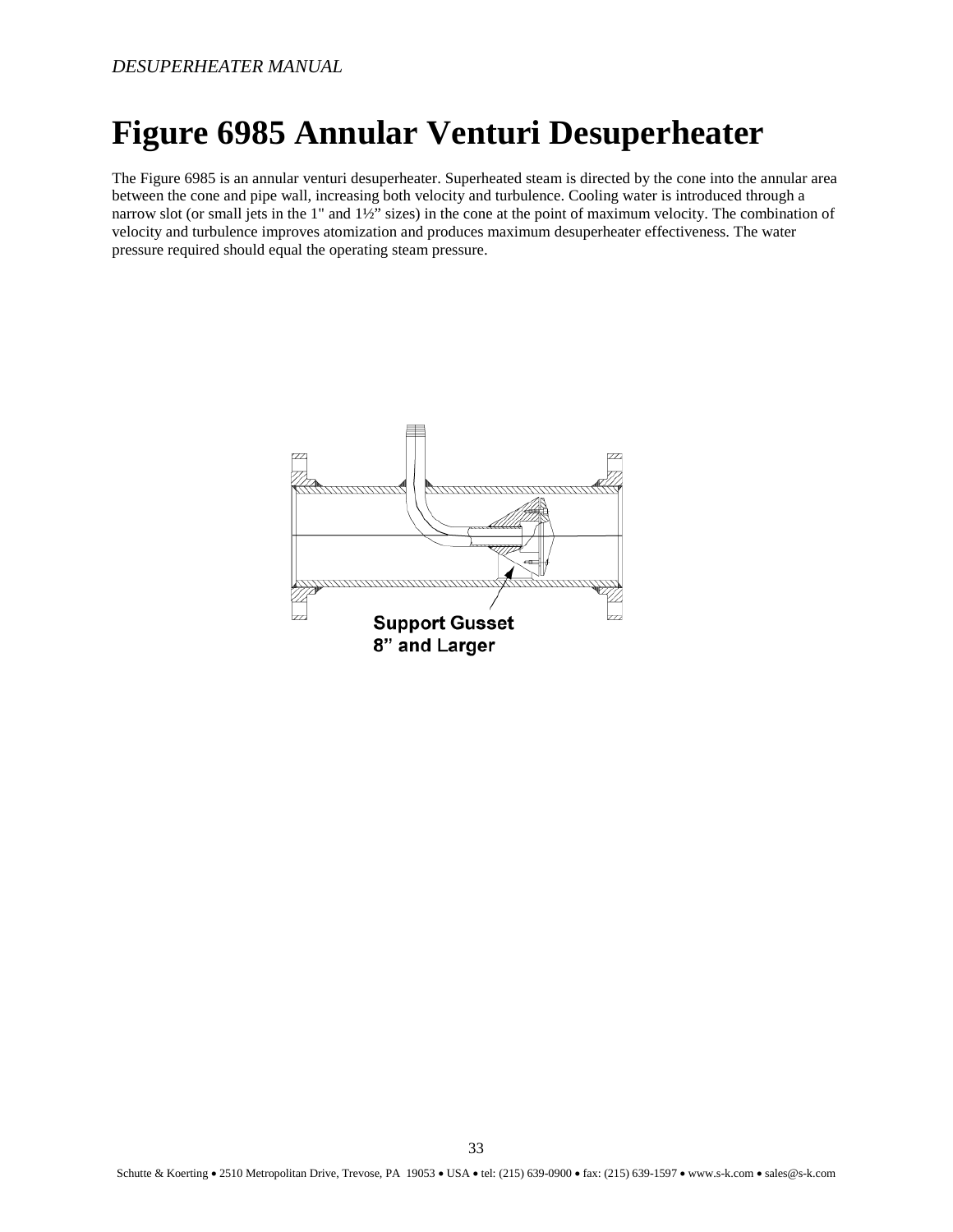#### <span id="page-33-0"></span>*Figure 6985 Information*

#### <span id="page-33-1"></span>*Application*

Annular Venturi Desuperheaters reduce steam temperature by bringing superheated steam into direct contact with water. The steam is then cooled through the evaporation of water. These desuperheaters are recommended for use under a wide range of conditions, including steady and variable flows. They can be installed either horizontally or vertically up. When installed vertically up, turndown ratio can be increased substantially.

#### <span id="page-33-2"></span>*Performance*

The Type 6985 desuperheater is normally used where atomizing steam is not available. The turndown ratio is dependent on factors such as horizontal or vertical installation, amount of residual superheat and piping. This unit is capable of 2% to 20% flow variation and pressure drop varies between 2 psi and 10 psi.

#### <span id="page-33-3"></span>*Turndown*

The turndown ratio on the 6985 is dependent on factors such as horizontal or vertical installation, the amount of residual superheat and piping.

#### <span id="page-33-4"></span>*Construction*

Available in sizes 1" through 4" in stainless steel. 150 or 300 lb. stainless steel R.F. flanges.

Sizes 6" through 16", carbon steel with stainless steel water pipe and venturi cone. Flanged units have 150 or 300 lb. R.F. flanges. Stainless steel units have all stainless steel wetted parts and carbon steel lap joint flanges. Units can also be supplied with butt weld connections.

#### <span id="page-33-5"></span>*Installation*

The Type 6985 desuperheater may be installed horizontally or vertically up. It is recommended that a strainer be installed in the water line before the water valve controlling the flow to the desuperheater.

The Thermostatic Control Bulb should be at least thirty (30) feet from the discharge end of the desuperheater. It is important that the bulb be exposed to steam flow to obtain an even temperature control. This distance can be reduced with a higher amount of final superheat.

#### <span id="page-33-6"></span>*Note*

Schutte & Koerting suggests that the desuperheater be totally insulated upon installation.

#### <span id="page-33-7"></span>*Operation*

1. Set controller to steam temperature desired.

- 2. Turn on air pressure to controller. Set air pressure reducing valve as per Manufacturer's instructions.
- 3. Drain steam line before main steam valve to desuperheater and also drain desuperheater line.
- 4. Open water supply valve.
- 5. Open main steam valve slowly until desired flow is obtained.
- 6. Set water pressure reducing valve to required pressure.

#### <span id="page-33-8"></span>*Maintenance*

The only maintenance necessary to keep unit in operating condition is the removal of scale due to evaporation. In order to do this, grind off tack welds, remove the setscrews in the cone end cap and the end cap. Clean both surfaces, end cap and base cone. To reassemble, replace the end cap setting the proper spacing with shim washers and replace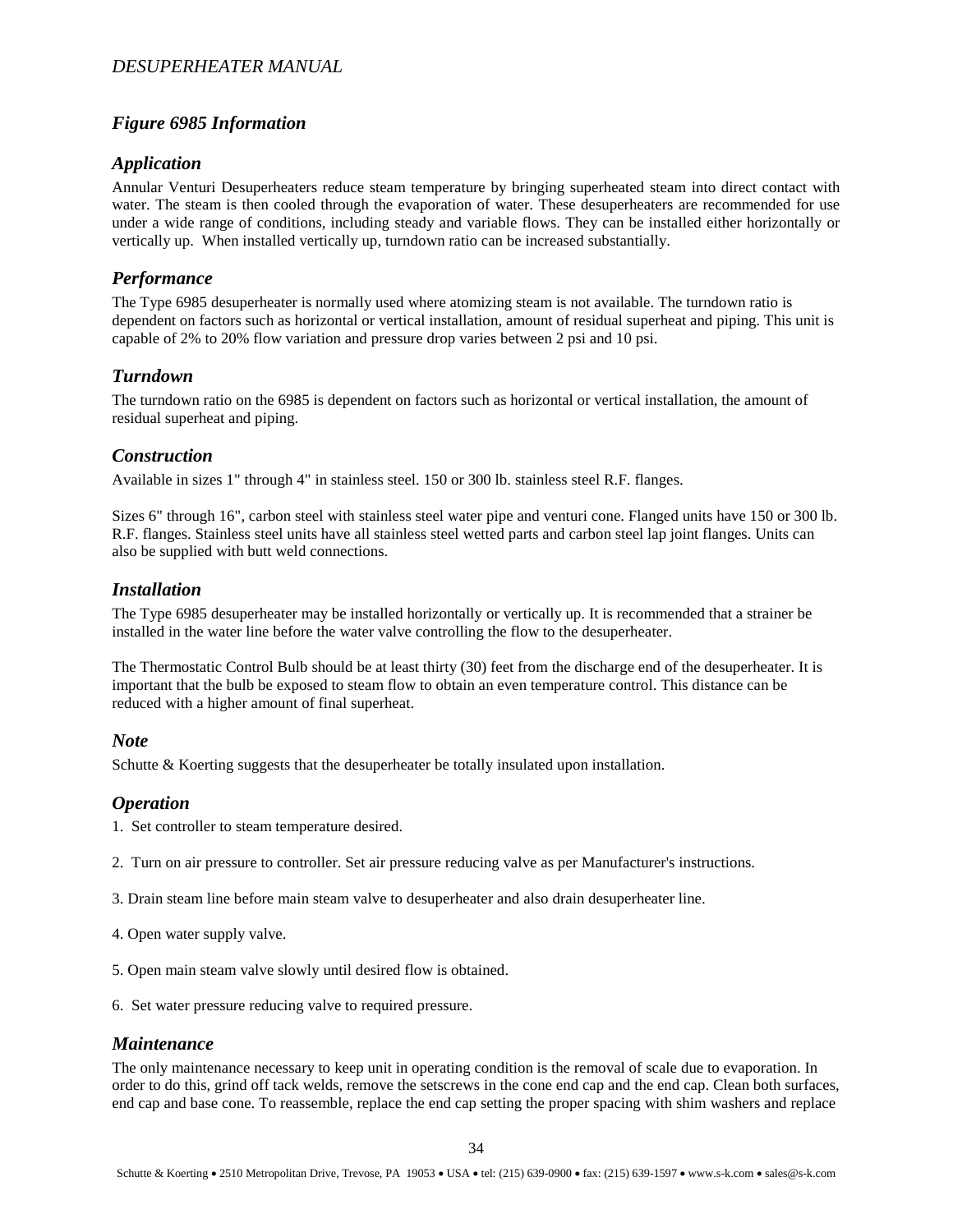#### *Figure 6985 Information*

set screws.

#### <span id="page-34-0"></span>*Controls*

The control scheme used on the Figure 6985 Desuperheater is described in Appendix 7.

#### <span id="page-34-1"></span>*Appendix 7*

1. Figure 6985 outline dimensional drawings.

2. Piping & Instrumentation Diagram.